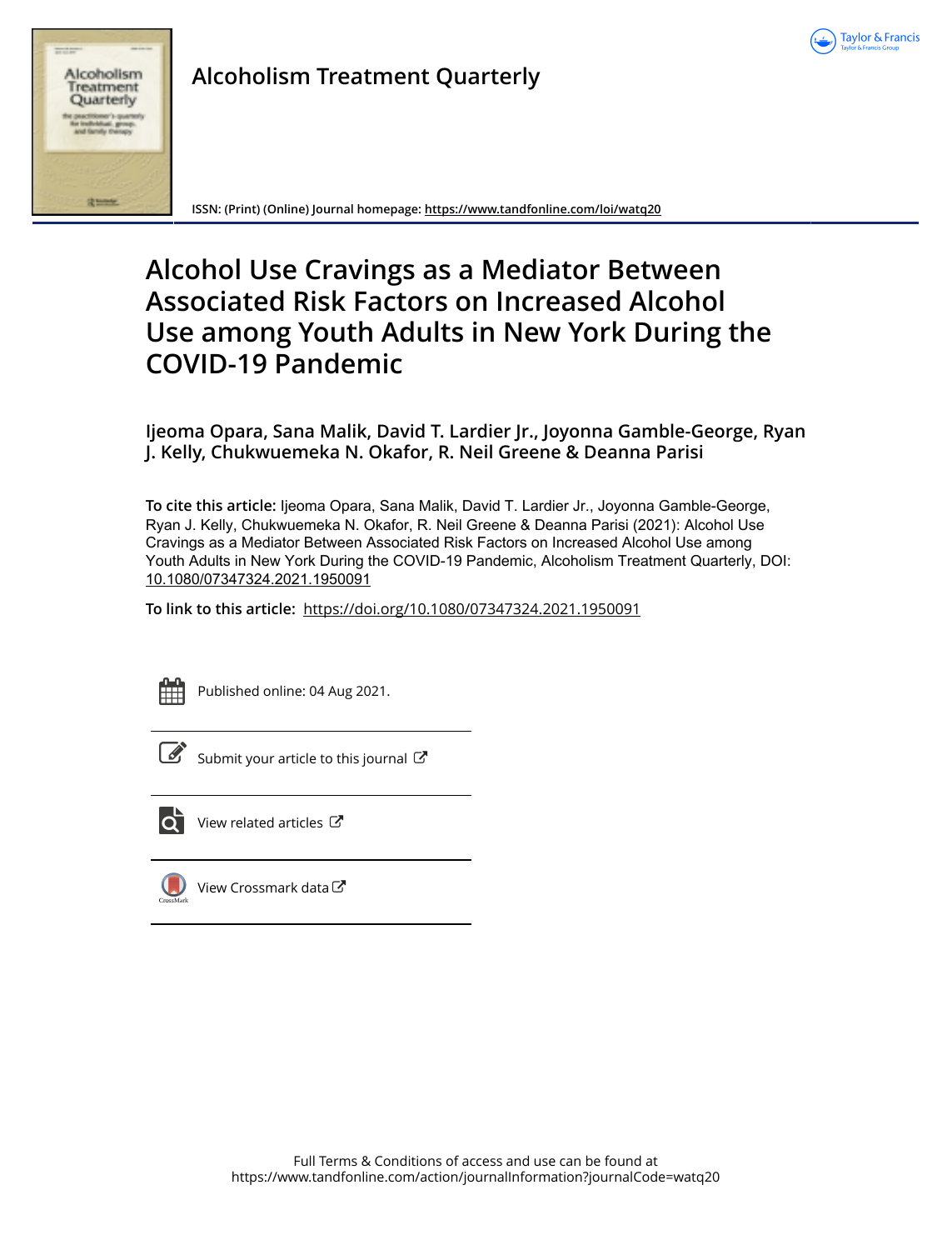

Check for updates

## **Alcohol Use Cravings as a Mediator Between Associated Risk Factors on Increased Alcohol Use among Youth Adults in New York During the COVID-19 Pandemic**

ljeoma Opara PhD, MSW, MPH<sup>[a,b](#page-1-0)</sup>, Sana Malik DrPH, MSW, MPH<sup>c</sup>, [D](http://orcid.org/0000-0002-7236-2049)avi[d](#page-1-2) T. Lardier Jr. PhD D<sup>d,e</sup>, Joyonna Gamble-George PhD<sup>f</sup>, Ryan J. Kelly PhD<sup>d</sup>, Chukwuemeka N. Okafor PhD, MPH<sup>g</sup>, R. Neil Greene MA<sup>[d](#page-1-2)</sup>, and Deanna Parisi BA<sup>h</sup>

<span id="page-1-4"></span><span id="page-1-3"></span><span id="page-1-2"></span><span id="page-1-1"></span><span id="page-1-0"></span><sup>a</sup>School of Public Health, Yale University, New Haven, CT, USA; <sup>b</sup>Center for Interdisciplinary Research on AIDS, School of Public Health, Yale University; 'Stony Brook University School of Social Welfare, Stony Brook, USA;<br>"Department of Individual Family, and Community Education, University of New Mexico, Albuquerque, New <sup>d</sup>Department of Individual, Family, and Community Education, University of New Mexico, Albuquerque, New Mexico, USA; e Department of Psychiatry and Behavioral Sciences, University of New Mexico, Albuquerque, New Mexico, USA; 'Rory Meyers College of Nursing, New York University, New York, New York, USA; <sup>g</sup>College of Public Health, Baylor University, Waco, Texas, USA; <sup>h</sup>Program of Public Health, Stony Brook University, Stony Brook, New York, USA

#### <span id="page-1-5"></span>**ABSTRACT**

The sudden increase in alcohol use in the young-adult population during the COVID-19 pandemic may be partially explained by social isolation and stress due to restricted stay-at-home orders. The goal of this study was to assess specific psychological factors (e.g., anxiety, depressive symptoms, sleep disturbances, and alcohol cravings) and COVID-19 diagnoses and their association with increased alcohol use and misuse during the COVID-19 pandemic among New York residents ages 18–35 years. Survey data were collected via Qualtrics between July 2020 and October 2020. Path analysis tests were employed to test alcohol-use cravings as a mediator. Among the total sample (*N* = 575), the mean age was 27.94  $\pm$  4.12; a majority of the participants were White non-Hispanic (66%), female (55%), and had completed a fouryear college or university degree (*n* = 249; 43.5%). Results revealed that alcohol-use cravings was a significant mediator between sleep disturbances, having a COVID-19 diagnoses, and having mental-health symptoms on increased alcohol use. Our findings underscore the importance of providing resources for alcohol-use prevention and treatment in this unprecedented COVID-19 era. Policymakers, publichealth professionals, and clinicians have a significant role in curbing the COVID-19-induced substance-use epidemic.

#### **KEYWORDS**

COVID-19; alcohol use; young adults; mental health; sleep

<span id="page-1-6"></span>Alcohol misuse continues to be one of the nation's most preventable causes of death, second only to tobacco use and a poor diet/sedentary lifestyle (National Institute on Alcohol Abuse and Alcoholism, [2020\)](#page-14-0). The emergence of COVID-19 has severely impacted and disrupted almost all aspects of life in the United States and around the world, possibly leading to a rise in alcohol misuse due to exposure of stressful conditions brought about by the COVID-19 pandemic. One of the first states to be affected greatly by the rapid transmission of COVID-19, was New York State, designated as the epicenter of the virus in March 2020 (Schuchat, [2020](#page-15-0)). At the start of the pandemic, new regulations such as stay-at-home orders and the

<span id="page-1-7"></span>CONTACT Ijeoma Opara Yale School of Public Health, 60 College Street, New Haven, CT **@** ijeoma.opara@yale.edu © 2021 Taylor & Francis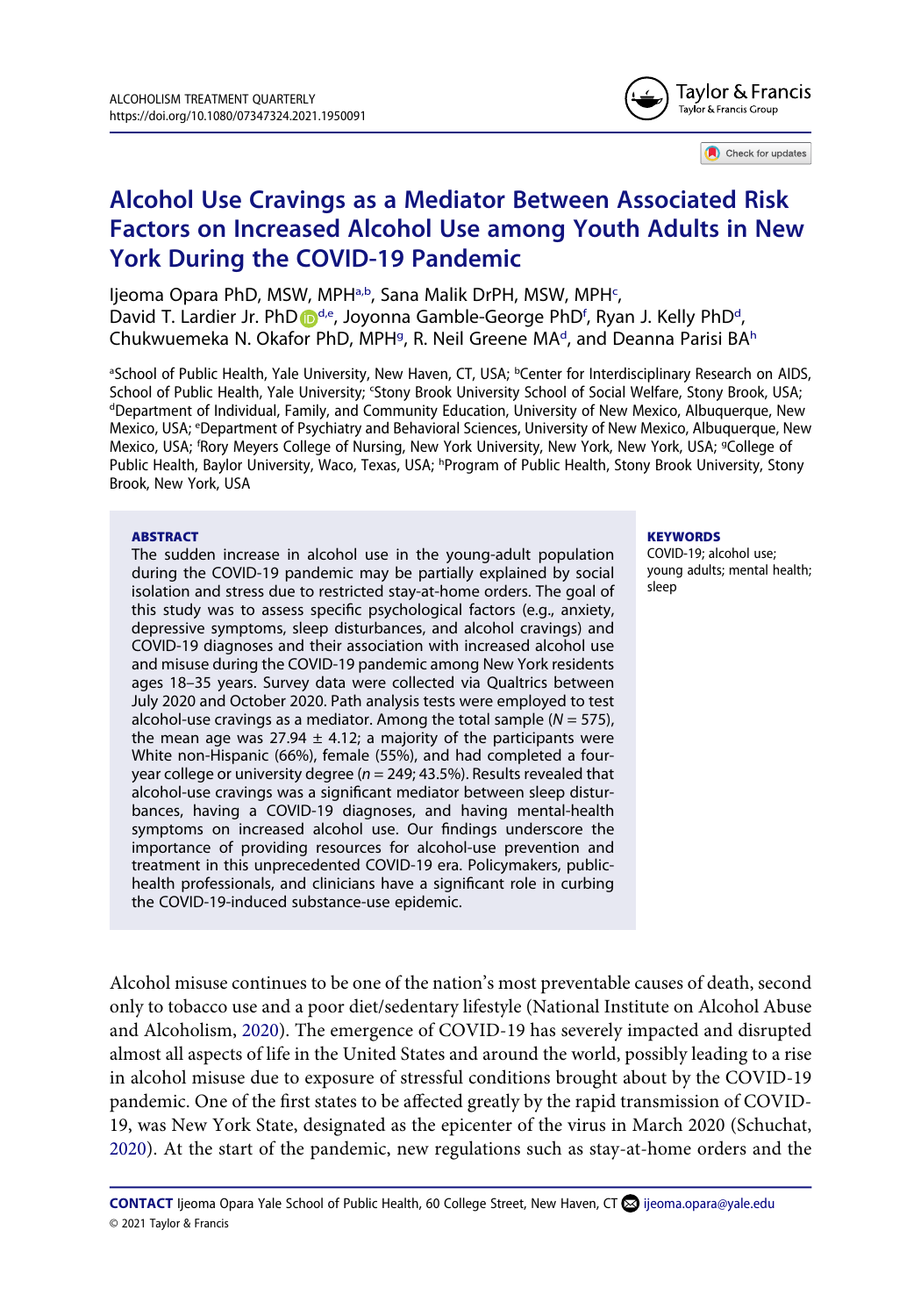promotion of social distancing, were initiated to slow the spread of the coronavirus. While social distancing continues to be a necessary public-health measure to control disease spread in the wake of the COVID-19 pandemic, social distancing can increase social isolation and loneliness which in turn can lead to and or exacerbate psychological health problems (e.g., depression and anxiety).

<span id="page-2-11"></span><span id="page-2-10"></span>According to recent evidence, stay-at-home-order measures have brought about an exorbitant increase in U.S. alcohol sales (Nielson Company, [2020\)](#page-15-1). This could be due to liquor stores being deemed as essential across most states in the United States, including New York state. Compared to one year prior, online alcohol sales rose more than 331% about two months after the COVID-19 pandemic was declared a public-health emergency in the United States on January 31, 2020 when compared to a year ago (U.S. Department of Health & Human Services, [2020](#page-15-2)). This increase in alcohol sales parallels the increase seen in adult alcohol consumption. Several studies have demonstrated that adults ages 18 years and older in the United States are consuming alcohol now in larger quantities, at harmful or dependent levels (e.g., binge drinking), and more frequently than before the COVID-19 pandemic (Boschuetz, Cheng, Mei, & Loy, [2020;](#page-13-0) Rodriguez, Litt, & Stewart, [2020](#page-14-1); Sharma, Ebbert, Rosedahl, & Philpot, [2020\)](#page-15-3). Although mitigation strategies such as stay-at-home orders may reduce SARS-CoV-2 transmission, stay-at-home orders have led to economic and other stressors such as o manyschool and business closures, including restaurants, bars, and child-care centers, and to unemployment and financial insecurity for many Americans (Gostin & Wiley, [2020\)](#page-13-1). These stressors among others may lead to unhealthy behaviors such as alcohol misuse as a way to cope (Sherman, Williams, Amick, Hudson, & Messias, [2020](#page-15-4)).

<span id="page-2-9"></span><span id="page-2-8"></span><span id="page-2-7"></span><span id="page-2-5"></span><span id="page-2-3"></span><span id="page-2-2"></span><span id="page-2-1"></span><span id="page-2-0"></span>Stressful life events sometimes trigger psychological distress and negative emotions, which can then elicit a strong desire to consume alcohol, or alcohol craving as it is referred to in the literature (Keyes, Hatzenbuehler, & Hasin, [2011](#page-14-2)). Several studies have shown that stress-induced negative emotions such as depressive and anxiety symptoms can predict high alcohol cravings and alcohol misuse (Clay et al., [2018\)](#page-13-2). This has been shown to impact young adults both with and without a history of alcohol misuse; adults with mental-health problems or previous exposure to childhood stressors; sexual minorities (e.g., lesbian, gay, bisexual, or queer); and women with a harmful alcohol drinking pattern or alcohol dependency (Brooks et al., [2018;](#page-13-3) Hartwell & Ray, [2013](#page-14-3); Mereish & Miranda, [2019](#page-14-4); Soltis, McDevitt-Murphy, & Murphy, [2017\)](#page-15-5). Abstinent alcohol-dependent adults exposed to stress imagery in a lab or real-life setting experience increased anxiety and alcohol craving and have a greater chance of alcohol relapse (Law et al., [2016](#page-14-5); Neupert et al., [2017](#page-14-6); Seo et al., [2013](#page-15-6)). Interestingly, other studies have shown that adults with no history of alcohol misuse or dependency are prone also to alcohol craving after exposure to stress imagery or a traumatic event. Moreover, sleep may play an important role in alcohol craving and misuse. Sleep disturbances (e.g., trouble falling and staying asleep) compromise mentalhealth functioning and impulse control, which elevates risk for heavy alcohol consumption (Hasler & Pedersen, [2020](#page-14-7)). Very few studies have examined the relationship between being diagnosed with COVID-19 and its influence on alcohol-use cravings, which can lead to an increase in alcohol use. This is an important area to explore as researchers are unaware of the impact of ongoing alcohol use and misuse for those with a history of COVID-19.

<span id="page-2-6"></span><span id="page-2-4"></span>In regard to alcohol use during the COVID-19 crisis, a few studies have found that low social support and connectedness, loneliness, boredom, pandemic-related perceived threat, and elevated psychological distress (i.e., anxiety and depression) are linked to increased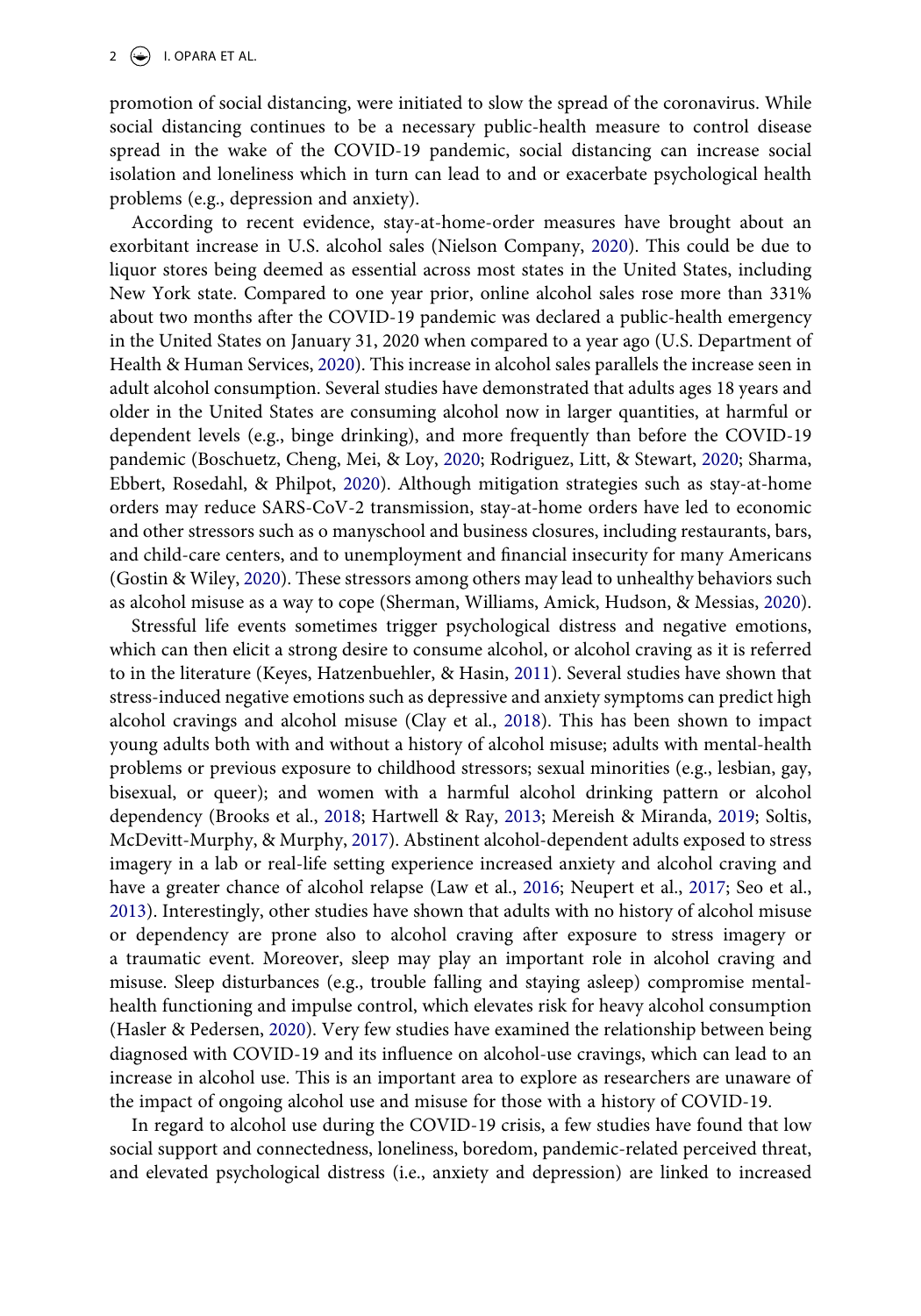<span id="page-3-1"></span><span id="page-3-0"></span>alcohol use during the COVID-19 crisis (Avery et al., [2020](#page-13-4); Rodriguez et al., [2020](#page-14-1)). Horigian, Schmidt, and Feaster ([2020\)](#page-14-8) found that American adults that feel lonelier or less socially connected during the pandemic experience more anxiety, which was directly related to increased alcohol use. Nonetheless, this finding only posits the directionality between loneliness, social connectedness, and anxiety on alcohol use, but does not assess potential intermediate factors such as alcohol cravings or increased alcohol use during stayat-home orders.

## *Purpose of study*

Using data collected from residents of New York, this study aimed to understand the relationship between increased alcohol use and misuse with associated risk factors during the COVID-19 pandemic using alcohol cravings as a mediator. This study also aims to shed light on young adults' vulnerability to alcohol use and misuse and outlines risk factors, such as having had COVID-19, mental health symptoms, and sleep disturbances that can possibly contribute to increased alcohol use and misuse during the COVID-19 pandemic.

## **Methods**

This study was approved by the Stony Brook University Institutional Review Board. The study sample included  $(N = 684)$  participants that were surveyed using Qualtrics software. Eligibility criteria were as follows: 1) being between the ages of 18 and 35; 2) residing in New York at the time the stay-at-home orders were issued; and 3) being able to read and understand English. The survey was disseminated from July to October 2020 and recruitment occurred through social media channels, including email listservs, Facebook, and Twitter. Before proceeding to complete the survey, each participant consented to participate in the study by selecting "yes" to the question: "Do you agree to participate in this study?" All  $(N = 684)$  participants completed the survey. Participants who completed the survey received information about COVID-19 safety precautions and mental-health resources at the end of the survey and the first 270 participants received a US\$10 gift card (funding limitations prevented us from offering payment to the rest of the partipants). The current study includes a delimited sample of (*n* = 575) of only participants who responded "yes" to alcohol consumption questions  $(N = 575)$ .

#### *Measures*

## *Outcome variable*

Data were collected via Qualtrics online survey tool. *Data concerning increased alcohol use due to the New York COVID-19 stay-at-home orders* were collected using a single-item question (*Has your drinking increased since New York issued stay-at-home orders?)* from the CDC's COVID-19 Community Response Survey Module 10 (Johns Hopkins University, [2020](#page-14-9)).

#### <span id="page-3-2"></span>*Predictor variables*

The survey included sociodemographic questions (age, race/ethnicity, gender, sexuality, campus enrollment, academic standing, employment), *COVID-19 diagnosis* prior to being surveyed (Yes =1 or No = 0); the Patient Health Questionnaire-9 (PHQ-9), a validated measure of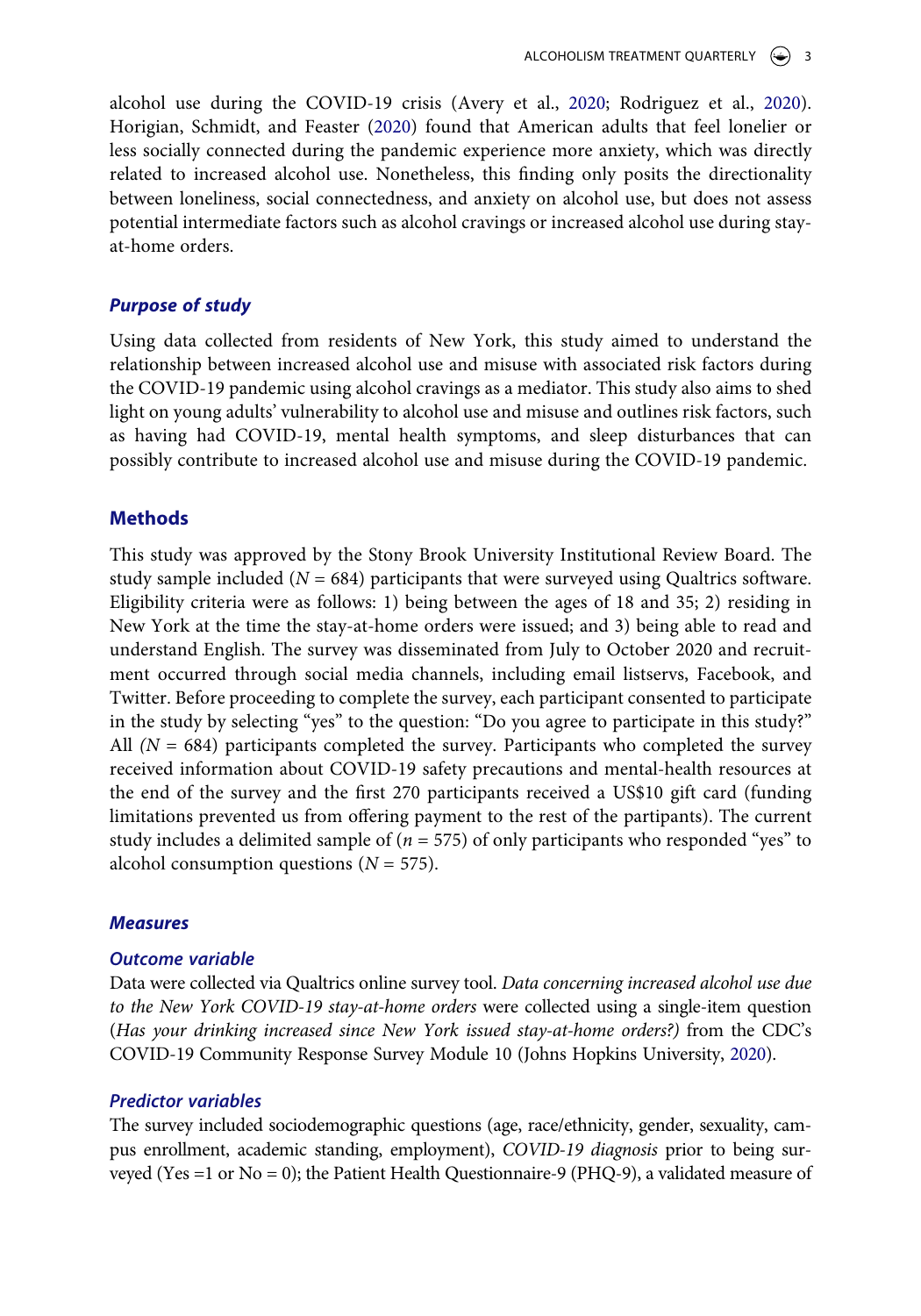<span id="page-4-6"></span><span id="page-4-4"></span>depression severity and suicidal ideations having occurred in the past two weeks (Kroenke, Spitzer, & Williams, [2001](#page-14-10); Lowe et al., [2008\)](#page-14-11). The PHQ-9 was scored according to standard guidelines (Löwe et al., [2008](#page-14-11) & Spitzer, Kroenke, Williams, & Löwe, [2006](#page-15-7)). Raw PHQ-9 scores range from 0 to 27 ( $M = 10.04 \pm 5.29$ ) and were used to categorize depression severity: mild (5–9), moderate (10–14), moderately severe (15–19), or severe ( $\geq$  20). Alcohol cravings data were collected using the five-item Penn Alcohol Craving Scale (PACS), a validated measure used to assess an individual's craving to drink alcohol (Flannery, Volpicelli, & Pettinati, [1999](#page-13-5)). Sleep disturbances data were collected using the Sleep Insomnia Severity Index, a validated seven-item measure to examine individuals' disturbances in sleep including insomnia (Morin, Belleville, Bélanger, & Ivers, [2011\)](#page-14-12). A total raw score was calculated for alcohol cravings and sleep disturbances (Flannery et al., [1999](#page-13-5); Morin et al., [2011](#page-14-12)).

## <span id="page-4-2"></span>**Data analysis**

<span id="page-4-5"></span>Only participants who answered questions on alcohol consumption were included in data analyses ( $N = 575$ ). Demographic data were presented descriptively. Since responses were not required, some demographic data were missing. Little's Missing Completely at Random (MCAR) test was used to assess the level and type of missingness (Little & Rubin, [2019](#page-14-13)). This test revealed that data were likely MCAR ( $\chi^2$  = 59.95 [15], *p* = .12). Further inspection of data revealed that the largest number of missing data (12%) was related to depression severity (PHQ-9) and alcohol cravings, which is not surprising given the sensitivity of the questions. Although numerous missing data techniques are available (McGinniss & Harel, [2016](#page-14-14)), missing data were handled using a chained imputation approach in STATA. Normality and the presence of outliers were examined, with skew and kurtosis within normal distribution ranges and no conspicuous outliers noted. Multicollinearity were examined and variables were within the designated parameter ranges for variance inflation factor  $(< 10$ ) and tolerance  $(> 0.2)$ .

<span id="page-4-8"></span>Chi-square tests were conducted between sociodemographic characteristics and the outcome variable, *increased alcohol use due to the New York COVID-19 stay-at-home orders*. In addition, we used chi-square tests to determine significant differences between clinically relevant predictors including depression severity and COVID-19 diagnosis on increased alcohol use. Independent sample *t*-tests were conducted between the outcome of interest and clinically relevant predictors including raw alcohol-use-cravings scores and raw sleepdisturbances scores. Last, structural equation modeling (SEM) techniques in STATA were conducted to examine a mediation path model between depression severity, COVID-19 diagnosis, sleep severity, and increased alcohol use due to the New York COVID-19 stay-athome. Maximum likelihood (ML) estimations were used to examine the variancecovariance matrix. Mediation was tested using bias-corrected bootstrap confidence intervals, which provide more-accurate intervals (Mallinckrodt et al., [2006](#page-14-15)). Bias-corrected bootstrap confidence intervals also improve the power of the test of the indirect effect (Shrout & Bolger, [2002](#page-15-8)). A significant indirect effect is present when confidence intervals do not include zero (Hayes, [2009](#page-14-16)). Sociodemographic variables with a  $p \le 0.20$  were chosen as covariates (Bursac, Gauss, Williams, & Hosmer, [2008\)](#page-13-6) and retained based on meaningful contribution and statistical significance to the final analytical model (Aneshensel, [2013](#page-13-7)).

<span id="page-4-9"></span><span id="page-4-7"></span><span id="page-4-3"></span><span id="page-4-1"></span><span id="page-4-0"></span>Model-fit indices were examined as the mediation path model was generated. Model fit was considered good if the chi-square  $(\chi^2)$  value was nonsignificant ( $p \ge 0.05$ ), though  $\chi^2$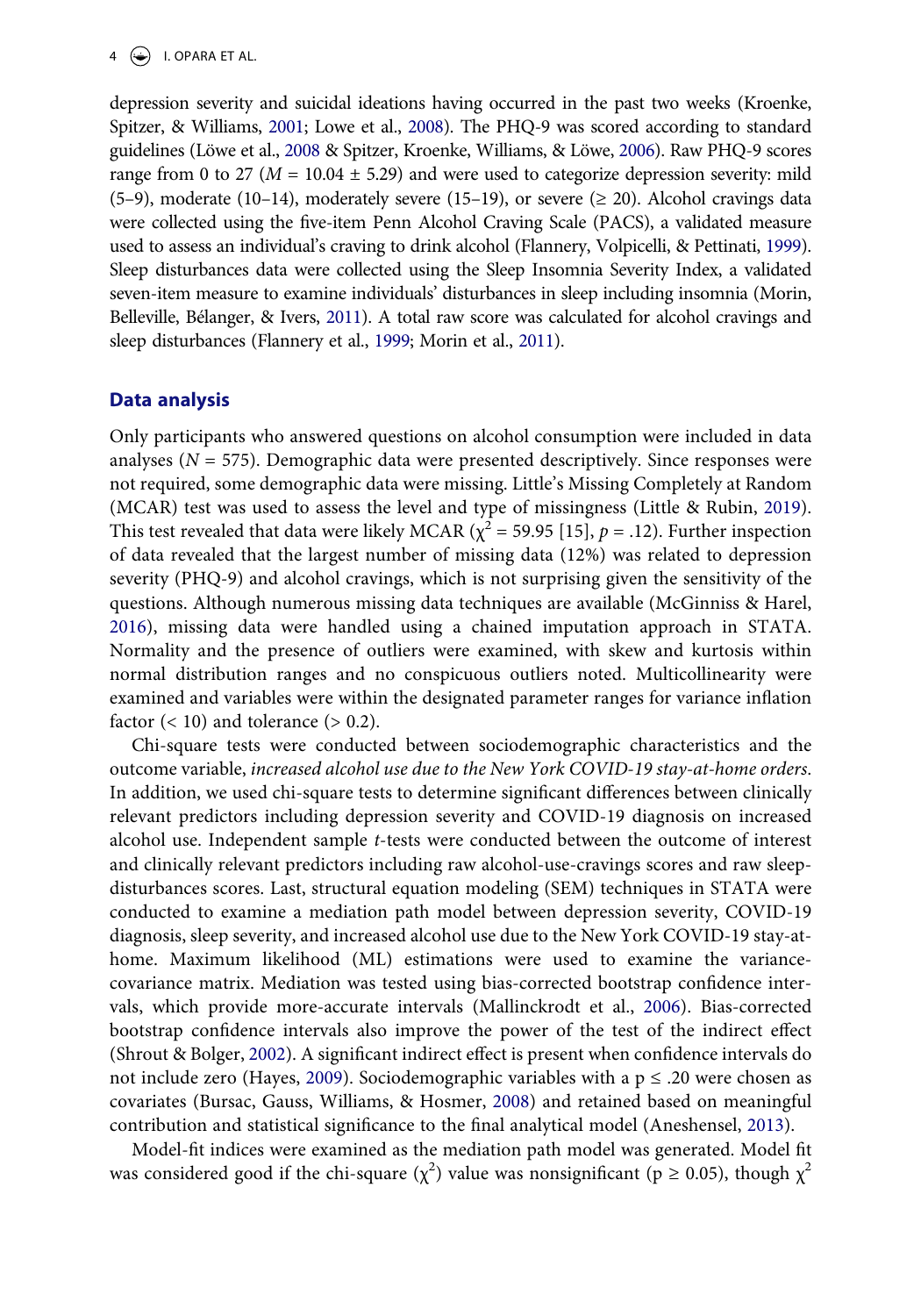<span id="page-5-4"></span>alone can be sensitive to sample size (West et al., [2012\)](#page-15-9). Therefore, additional indices of model fit were considered. Good model-to-data fit was assumed if the comparative fit index (CFI) and goodness-of-fit index (GFI) were  $\geq$  .95 (adequate if  $\geq$  .90), the incremental fit index (IFI) was  $\geq 0.90$  (though the index can exceed 1), and the root mean square error of approximation (RMSEA) was  $\leq 0.06$  (adequate if  $\leq 0.09$ ) (West et al., [2012\)](#page-15-9). Bollen-Stine bootstrap procedures with 6,000 bootstrap resamples were also used to assess the consistency of the proposed model to the sample data. Bollen-Stine bootstrap results with a *p*-value greater than .05 indicates that the proposed model is consistent with the sample data (Walker & Smith, [2017\)](#page-15-10).

<span id="page-5-3"></span><span id="page-5-1"></span>Estimating power for mediation-path models is complex because study design, level of missing data, scaling, estimator type, and model complexity need to be considered and may vary widely (Walker & Smith, [2017](#page-15-10)). Literature shows that sample sizes between 150 and 200 participants are appropriate for simple mediation-path analysis models (Iacobucci, [2010](#page-14-17)). Other studies have proposed varying requirements for sample size based on the number of observations to parameter estimates, ranging from 20 observations (participants) to each estimated parameter (Kline, [2015\)](#page-14-18) to as low as 10 observations (participants) to each estimated parameter (Schreiber et al., [2006\)](#page-15-11). Based on the 15 parameters estimated in this study, the sample size of 575 is adequate to identify indirect effects (Iacobucci, [2010;](#page-14-17) Thoemmes et al., 2010).

## <span id="page-5-2"></span><span id="page-5-0"></span>**Results**

### *Sociodemographic differences*

Sociodemographic characteristics, COVID-19 diagnosis, and between-group analysis on increased alcohol use due to the New York COVID-19 stay-at-home orders. The average age of participants was  $27.94 \pm 4.12$  with 77.2% of participants between 25 and 34 years of age. As shown in [Table 1](#page-6-0), participants were predominantly female (*n* = 317; 55.6%); were White non-Hispanic (*n* = 380; 66.1%); were straight/heterosexual (*n* = 528; 93.3%); and had completed a 4-year college or university degree (*n* = 249; 43.5%). Most respondents had an annual income between 20,000 USD and 49,999 USD (*n* = 224; 39.9%) and US\$50,000 and US\$99,999 ( $n = 230$ ; 41.0%). At the time of being surveyed, 50% of the participants were employed full-time ( $n = 287$ ; 50.2%) and 83.9% of the participants had access to health insurance ( $n = 479$ ). Nearly a quarter of participants ( $n = 134$ ; 23.4%) had had a positive COVID-19 diagnosis.

Several between-group differences were identified on the outcome of increased alcohol use due to the New York COVID-19 stay-at-home orders. For instance, a slightly higher number of male participants ( $n = 64$ ; 51.6%) indicated that their alcohol use increased compared to females ( $n = 60$ ; 48.4%). A larger percentage of those who indicated that their alcohol use increased were not employed but were looking for work (21.0%) compared to those who indicated that their alcohol use did not increase (14.5%). In addition, while most participants had health insurance, a slightly larger percentage of those without health insurance (19.2%) indicated that their alcohol use increased compared to those who indicated that their alcohol use did not increase (15.2%). Moreover, of the 23.4% participants who had a positive COVID-19 diagnosis, 47.2% said their drinking increased compared to 16.7% who said that their drinking did not increase.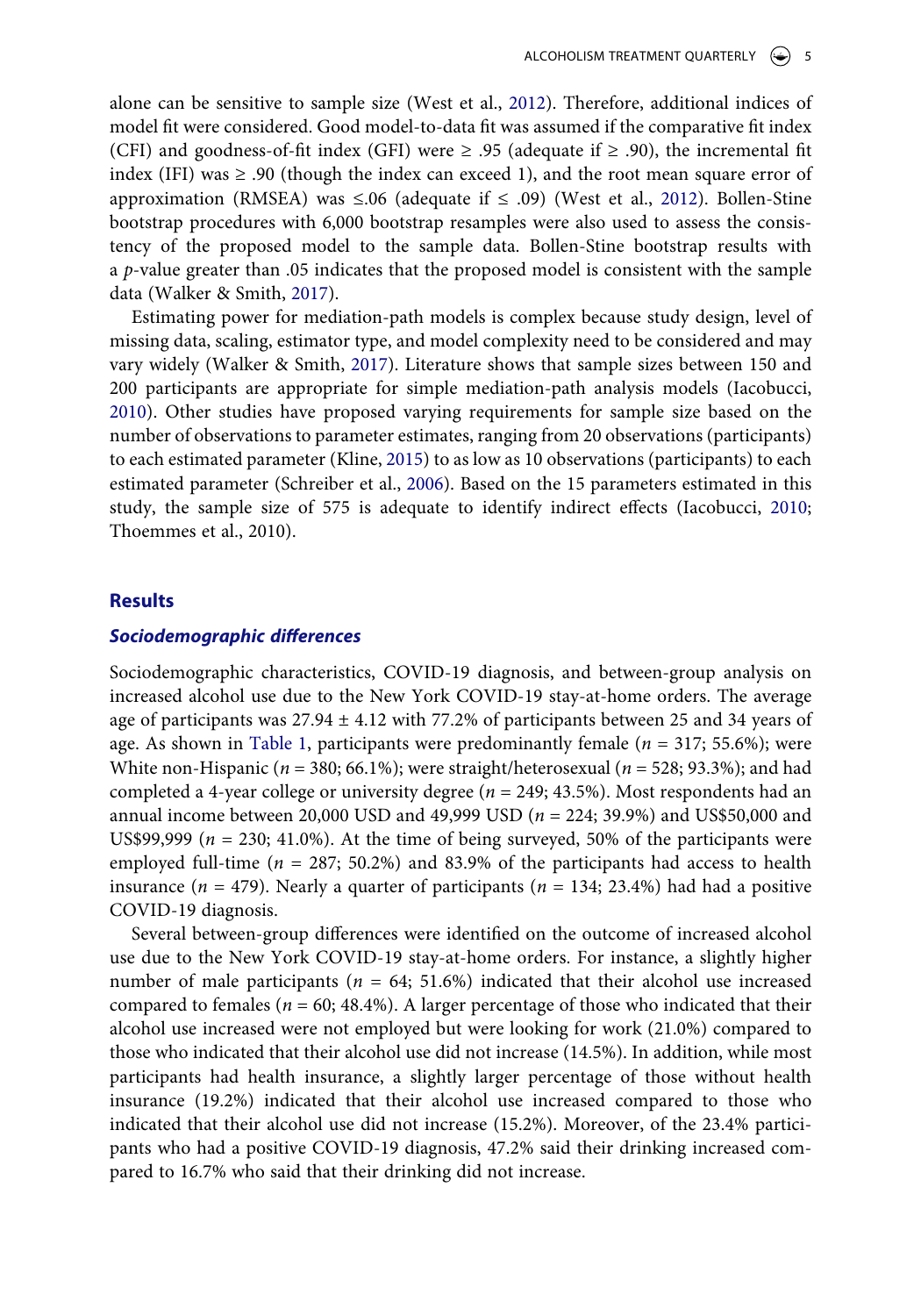<span id="page-6-0"></span>

| Table 1. Sociodemographic characteristi             |                                     |                                         |                   | $cs$ , COVID-19 diagnosis, depression and suicidal ideations, and between-group analysis on increased alcohol use (N = 575) |                             |                                                          |                                              |        |                |
|-----------------------------------------------------|-------------------------------------|-----------------------------------------|-------------------|-----------------------------------------------------------------------------------------------------------------------------|-----------------------------|----------------------------------------------------------|----------------------------------------------|--------|----------------|
| Demographics                                        |                                     |                                         |                   | Increased alcohol use due to the New York COVID-19 stay-at-home orders                                                      |                             |                                                          |                                              |        |                |
|                                                     |                                     |                                         |                   | ş                                                                                                                           |                             | Yes                                                      | $\approx$                                    | ď      | p-value        |
| Age ( $M = 27.94 \pm 4.12$ )<br><b>Total sample</b> | 575                                 | 100%                                    | 449               | 76%                                                                                                                         | 126                         | 24%                                                      | 5.96                                         | $\sim$ | 9Ö             |
| $18 - 24$                                           |                                     |                                         |                   |                                                                                                                             |                             |                                                          |                                              |        |                |
| $25 - 34$                                           | $\frac{5}{3}$ $\frac{4}{3}$ $\circ$ |                                         | $\frac{2}{3}$ 5 5 |                                                                                                                             | $\frac{5}{2}$ $\frac{4}{3}$ |                                                          |                                              |        |                |
| $35+$                                               |                                     | $(21.2%)$<br>$(77.2%)$<br>$(1.6%)$      |                   | 22.9%<br>75.9%<br>1.1%                                                                                                      |                             | 15.1%<br>81.7%<br>3.2%                                   |                                              |        |                |
| Gender                                              |                                     |                                         |                   |                                                                                                                             |                             |                                                          | $3.35^{a}$                                   |        | 000            |
| Male                                                | 253<br>317                          | 44.4%<br>55.6%                          | 189<br>257        | 42.4%<br>57.6%                                                                                                              | 38                          | 51.6%<br>48.4%                                           |                                              |        |                |
| Female                                              |                                     |                                         |                   |                                                                                                                             |                             |                                                          |                                              |        |                |
| Race/ethnicity                                      |                                     |                                         |                   |                                                                                                                             |                             |                                                          |                                              |        |                |
| American Indian/ Alaskan Native                     |                                     |                                         |                   |                                                                                                                             |                             | 0.0%<br>8.7%<br>8.7%<br>85.9%<br>85.9%                   |                                              |        |                |
| Asian                                               |                                     |                                         |                   |                                                                                                                             |                             |                                                          |                                              |        |                |
| Black/African American                              | 747288                              | 4.7%<br>7.8%<br>20.3%<br>24.5%<br>66.1% | 77888             | 6.0%<br>7.6%<br>19.5%<br>6.1%                                                                                               | $0 = 54.8$                  |                                                          |                                              |        |                |
| Hispanic, Latino, or Spanish                        |                                     |                                         |                   |                                                                                                                             |                             |                                                          |                                              |        |                |
| White non-Hispanic                                  |                                     |                                         |                   |                                                                                                                             |                             |                                                          |                                              |        |                |
| Government/social service financial assistance      |                                     |                                         |                   |                                                                                                                             |                             |                                                          | $7.95$<br>$7.5$<br>$7.5$<br>$3.36$<br>$3.36$ |        | 9557752        |
| ş                                                   |                                     |                                         |                   |                                                                                                                             |                             |                                                          |                                              |        |                |
| Yes                                                 | 2787                                |                                         | $m \geq m$        |                                                                                                                             | o 55 2                      |                                                          |                                              |        |                |
| In process                                          |                                     | $\frac{12.9\%}{78.9\%}$                 |                   | 12.6%<br>76.9%<br>10.5%                                                                                                     |                             | $\begin{array}{l} 13.6\% \\ 83.3\% \\ 3.0\% \end{array}$ |                                              |        |                |
| ncome                                               |                                     |                                         |                   |                                                                                                                             |                             |                                                          | 7.30                                         | $\sim$ | $\approx$      |
| Less than \$20,000                                  |                                     |                                         |                   | 15.1%<br>40.4%<br>39.4%<br>5.0%                                                                                             |                             | 7.2%<br>38.4%<br>46.4%<br>8.0%                           |                                              |        |                |
| \$20,000-\$49,999                                   | 5232                                | 13.4%<br>39.9%<br>41.0%<br>5.7%         | 8822              |                                                                                                                             | 9.882                       |                                                          |                                              |        |                |
| \$50,000-\$99,999                                   |                                     |                                         |                   |                                                                                                                             |                             |                                                          |                                              |        |                |
| $$100,000 +$                                        |                                     |                                         |                   |                                                                                                                             |                             |                                                          |                                              |        |                |
| Sexuality                                           |                                     |                                         |                   |                                                                                                                             |                             |                                                          | 5.03                                         | ξ      | $\overline{1}$ |
| Straight (heterosexual)                             | $528$ $29$ $4$                      | 93.3%<br>2.8%<br>3.2%<br>0.7%           | 417               |                                                                                                                             | Ξ                           | $\frac{47}{3}$ $\frac{10}{3}$ $\frac{11}{4}$             |                                              |        |                |
| Gay, lesbian, queer                                 |                                     |                                         |                   |                                                                                                                             |                             |                                                          |                                              |        |                |
| Bisexual                                            |                                     |                                         | 224               |                                                                                                                             | $\circ \circ \circ$         |                                                          |                                              |        |                |
| Other/questioning                                   |                                     |                                         |                   | 94.1%<br>2.3%<br>0.9%                                                                                                       |                             |                                                          |                                              |        |                |
| Education                                           |                                     |                                         |                   |                                                                                                                             |                             |                                                          | 8.29                                         | 5      | $\overline{1}$ |
| High school graduate                                |                                     |                                         |                   |                                                                                                                             |                             |                                                          |                                              |        |                |
| Some college                                        | 28222                               | 4.9%<br>24.8%<br>16.2%<br>5.6%<br>5.1%  | 37255728          | 5.6%<br>25.2%<br>15.0%<br>4.9%<br>4.5%                                                                                      | 3 2 2 3 2 2 9               | 2.4%<br>23.2%<br>20.8%<br>8.0%<br>7.2%                   |                                              |        |                |
| 2-year associate degree                             |                                     |                                         |                   |                                                                                                                             |                             |                                                          |                                              |        |                |
| 4-year college or university degree                 |                                     |                                         |                   |                                                                                                                             |                             |                                                          |                                              |        |                |
| Some postgraduate or professional education         |                                     |                                         |                   |                                                                                                                             |                             |                                                          |                                              |        |                |
| Postgraduate or professional degree received        |                                     |                                         |                   |                                                                                                                             |                             |                                                          |                                              |        |                |
| Employment status                                   |                                     |                                         |                   |                                                                                                                             |                             |                                                          | 15.25                                        | 5      | .006           |
|                                                     |                                     |                                         |                   |                                                                                                                             |                             |                                                          |                                              |        | (Continued)    |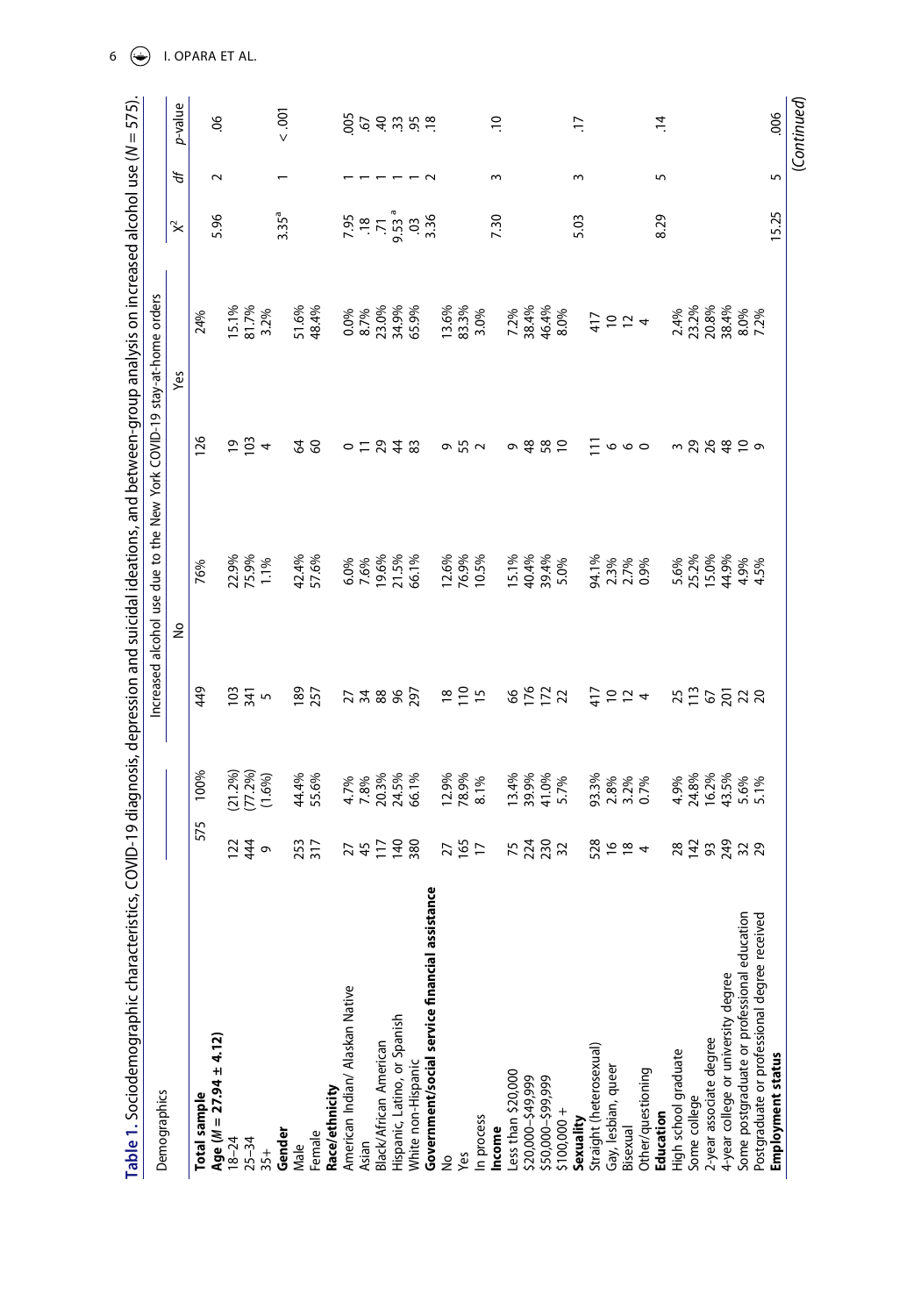| Table 1. (Continued).                                                                                                             |                 |                                        |                  |                                                                        |                |                                          |           |    |                 |
|-----------------------------------------------------------------------------------------------------------------------------------|-----------------|----------------------------------------|------------------|------------------------------------------------------------------------|----------------|------------------------------------------|-----------|----|-----------------|
| Demographics                                                                                                                      |                 |                                        |                  | Increased alcohol use due to the New York COVID-19 stay-at-home orders |                |                                          |           |    |                 |
|                                                                                                                                   |                 |                                        |                  | 9<br>No                                                                |                | Yes                                      | $\approx$ | ゚゚ | p-value         |
| Employed, full-time                                                                                                               |                 |                                        |                  |                                                                        |                |                                          |           |    |                 |
|                                                                                                                                   | ន្ត្រី ទី ង ដ ។ |                                        | $29987 -$        |                                                                        | 8889302        |                                          |           |    |                 |
| Employed, part-time<br>Not employed, looking for work                                                                             |                 |                                        |                  |                                                                        |                |                                          |           |    |                 |
|                                                                                                                                   |                 |                                        |                  |                                                                        |                |                                          |           |    |                 |
|                                                                                                                                   |                 |                                        |                  |                                                                        |                |                                          |           |    |                 |
| Not employed, not looking for work<br>Unable to work<br>On unpaid leave<br><b>Health insurance</b>                                |                 | 50.2%<br>24.1%<br>5.6%<br>5.7%<br>0.5% |                  | 51.1%<br>23.0%<br>0.5%<br>6.5%<br>0.2%                                 |                | 46.8%<br>28.2%<br>21.0%<br>0.0%<br>1.6%  |           |    |                 |
|                                                                                                                                   |                 |                                        |                  |                                                                        |                |                                          | 1.129     |    | $-0.001$        |
| $\frac{1}{2}$                                                                                                                     |                 | 16.1%<br>83.9%                         | $\rm ^{68}$      | 15.2%                                                                  | 24             | 19.2%                                    |           |    |                 |
| Yes                                                                                                                               | 92<br>479       |                                        | 378              | 84.8%                                                                  | $\overline{5}$ | 80.8%                                    |           |    |                 |
| COVID-19 diagnosis                                                                                                                |                 |                                        |                  |                                                                        |                |                                          | 50.61     |    | $\frac{100}{2}$ |
| ş                                                                                                                                 |                 |                                        |                  |                                                                        |                |                                          |           |    |                 |
| Yes                                                                                                                               | 439<br>134      | 76.6%<br>23.4%                         | 373<br>75        | 83.3%<br>16.7%                                                         | 66<br>59       | 52.8%<br>47.2%                           |           |    |                 |
| Depression severity (M = 10.04 ± 5.29)<br>No depression<br>Mild depression<br>Moderate depression<br>Moderately severe depression |                 |                                        |                  |                                                                        |                |                                          | 62.88     | 4  | $-001$          |
|                                                                                                                                   |                 |                                        |                  |                                                                        | $\overline{ }$ |                                          |           |    |                 |
|                                                                                                                                   |                 |                                        |                  |                                                                        | ನ              |                                          |           |    |                 |
|                                                                                                                                   | 899282          | 17.8%<br>28.9%<br>34.9%<br>13.9%       | <u>ង ក្នុង</u> ២ | 21.6%<br>32.3%<br>9.6%<br>9.6%<br>1.9%                                 | $437$          | 5.8%<br>18.3%<br>35.8%<br>27.5%<br>12.5% |           |    |                 |
|                                                                                                                                   |                 |                                        |                  |                                                                        |                |                                          |           |    |                 |
| Severe depression<br>Suicidal ideations                                                                                           |                 |                                        |                  |                                                                        |                |                                          |           |    |                 |
|                                                                                                                                   |                 |                                        |                  |                                                                        |                |                                          | 40.75     |    | 001             |
|                                                                                                                                   |                 |                                        |                  |                                                                        |                |                                          |           |    |                 |
| Not at all<br>Several days                                                                                                        |                 |                                        |                  |                                                                        |                |                                          |           |    |                 |
| Over half of the days                                                                                                             | 38887           | 46.3%<br>30.4%<br>19.3%                | 2259             | 52.1%<br>30.9%<br>14.7%                                                | 8822<br>88     | 28.6%<br>28.6%<br>33.3%<br>9.5%          |           |    |                 |
| Nearly every day                                                                                                                  |                 | 4.1%                                   |                  | 2.3%                                                                   |                |                                          |           |    |                 |
| <sup>a</sup> McNemar chi-square test                                                                                              |                 |                                        |                  |                                                                        |                |                                          |           |    |                 |

ALCOHOLISM TREATMENT QUARTERLY  $\circledast$  7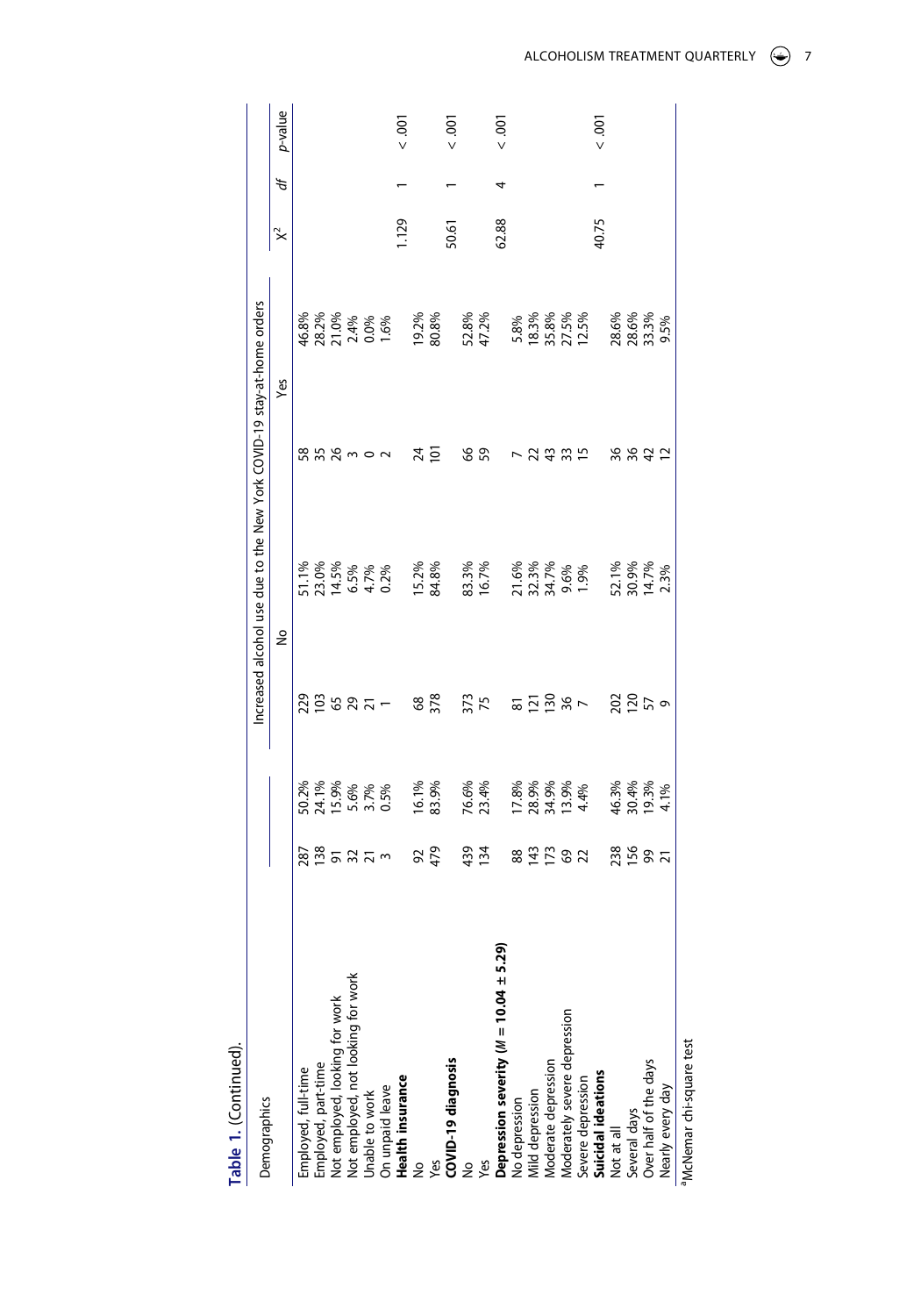|                    |       |      | stay-at-home orders | Increased alcohol use due to the New York COVID-19 |                   |                   |                               |                        |
|--------------------|-------|------|---------------------|----------------------------------------------------|-------------------|-------------------|-------------------------------|------------------------|
|                    | No    |      |                     | Yes                                                |                   |                   | t (569) $p$ – value Cohen's d | CI 95%                 |
|                    | Mean  | SD   | Mean                | SD                                                 |                   |                   |                               |                        |
| Alcohol cravings   | 12.01 | 4.52 | 17.28               | 4.46                                               |                   | $-8.78 \le 0.001$ |                               | $-1.17 -1.45$ , $-.88$ |
| Sleep disturbances | 6.65  | 2.32 | 9.14                | 2.76                                               | $-10.16 \le .001$ |                   | $-1.03$                       | $-1.23, -0.82$         |

<span id="page-8-0"></span>**Table 2.** Mean level differences between increased alcohol use and clinically relevant predictors (*N* = 579).

 $SD =$  standard deviation;  $CI =$  confidence interval.

## *Depression severity, suicidal ideations, and-between group analyses on increased alcohol use due to the New York COVID-19 stay-at-home orders*

The mean raw PHQ-9 score to measure depression severity was  $10.04 \pm 5.29$  (see [Table 1](#page-6-0)). Among participants who responded to depression severity questions, the majority had either mild ( $n = 142$ ; 28.9%), moderate ( $n = 173$ ; 34.9%), or moderately severe depression (*n* = 69; 13.9%). Significant between-group differences were identified on depression severity and the outcome of increased alcohol use due to the New York COVID-19 stayat-home orders  $(X^2 (4) = 62.88, p < .001)$ . For example, among those participants who reported that their alcohol use increased, 27.5% had moderately severe depression and 12.5%, severe depression compared to the participants who reported that their alcohol use did not increase (9.6% and 1.9%, respectively). Among all participants, 53.7% reported having had suicidal ideations prior to being surveyed, and among those who indicated that their alcohol use increased, approximately 72% reported having had suicidal ideations.

## *Mean level differences between increased alcohol use due to the New York COVID-19 stay-at-home orders and clinically relevant predictors*

Several additional mean-level group differences were identified among clinically relevant predictors and the outcome of interest (see [Table 2](#page-8-0)). Mean level raw alcohol-cravings scores showed a significant between-group difference among those who identified that their alcohol use increased ( $M = 17.28 \pm 4.46$ ) compared to those who said it did not increase  $(M = 12.01 \pm 4.52)$ . Effect size for alcohol cravings indicated a difference greater than one standard deviation ( $d = -1.17$ , 95% CI =  $-1.45$ ,  $-0.88$ ). Significant mean level differences on the raw scores for average drinks per day were also identified among those who reported that their alcohol use increased ( $M = 4.46 \pm 4.75$ ) compared to those who said it did not increase ( $M = .63 \pm 1.74$ ). Effect size for average drinks per day indicated a difference greater than one standard deviation  $(d = -1.41, 95\% \text{ CI} = -1.62, -1.20)$ . Last, significant mean level differences on the raw sleep-disturbance score were noted among those who reported that their alcohol use increased ( $M = 9.14 \pm 2.75$ ) compared to those who said it did not increase  $(M = 6.65 \pm 2.32)$ . Effect size for sleep disturbances indicated that the difference was greater than one standard deviation  $(d = −1.03, 95\% \text{ CI} = −1.23, −0.82)$ .

## *Mediation-path model*

[Figure 1](#page-9-0) presents the over-identified path model, with standardized regression weights reported. [Table 3](#page-9-1) presents both standardized and unstandardized regression weights for the model. This model tested the mediating influence of alcohol cravings between depression,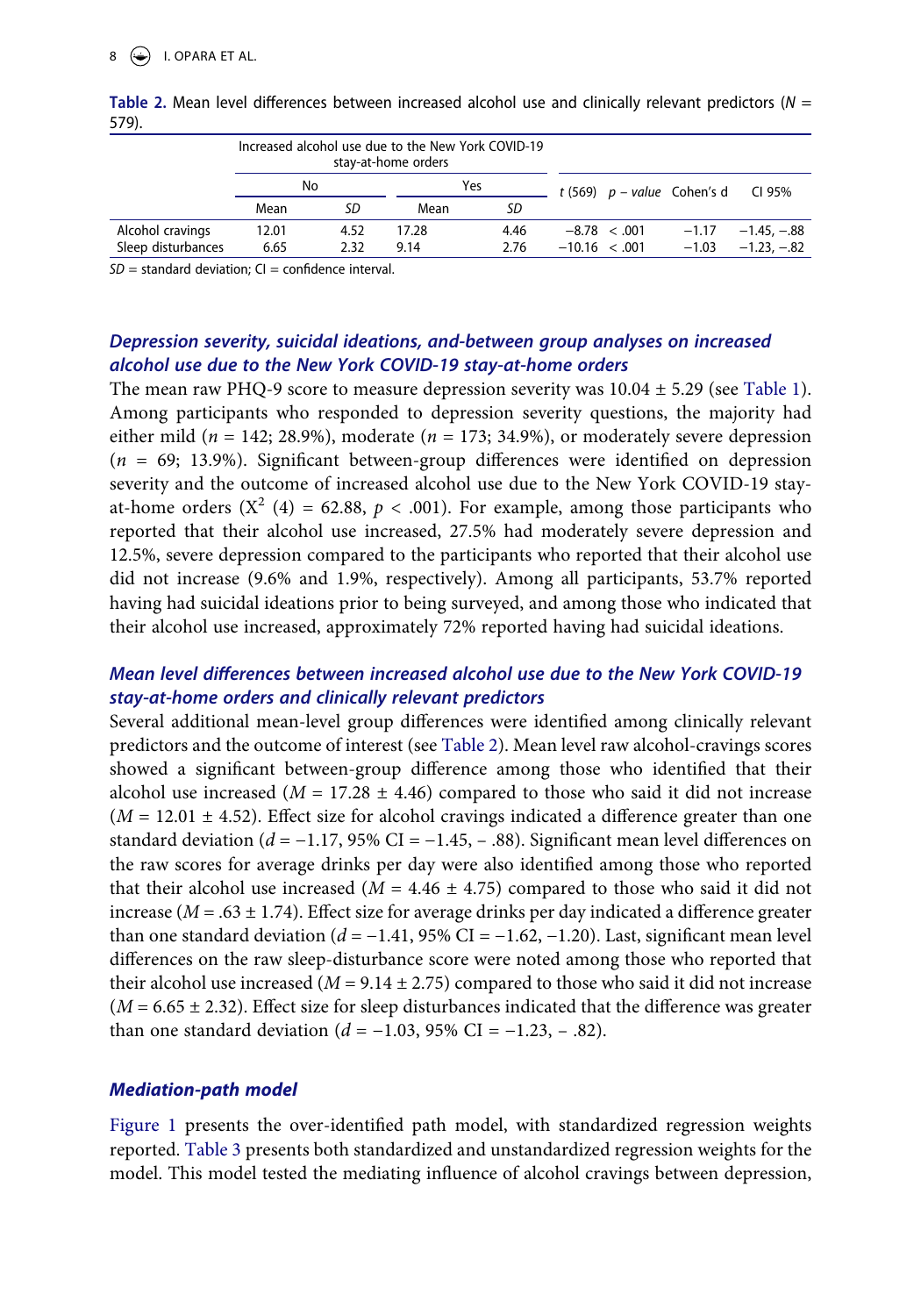<span id="page-9-0"></span>

**Figure 1.** Mediation-path analysis model: Depression severity, COVID-19 diagnosis, and sleep severity on increased alcohol use due to the New York COVID-19 stay-at-home orders through alcohol cravings. *Note*. Standardized beta weights presented. Model fit: χ 2 (*df* = 1) = 1.03, *p* = .13; GFI = .99; AGFI = .98; CFI = .98; IFI = .98; RMSEA = .007 (95% CI = .001, .08). Bollen-Stine bootstrapping results showed that the *p*-value was greater than .05 ( $p = .35$ ). Covariates included individual income. GFI = goodness-of-fit index; AGFI = adjusted goodness-of-fit index; CFI = comparative fit index; IFI = incremental fit index; RMSEA = root mean square error of approximation;  $CI =$  confidence interval; Increased alcohol use  $=$  increased alcohol use due to the New York COVID-19 stay-at-home orders.

<span id="page-9-1"></span>**Table 3.** Unstandardized and standardized coefficients and significance levels for main analytic mediation model (*N* = 579).

| Parameter estimates                                     |        | Unstandardized regression weights | Standardized regression weights |
|---------------------------------------------------------|--------|-----------------------------------|---------------------------------|
| Structural model                                        |        |                                   |                                 |
| Depression severity $\rightarrow$ Increased alcohol use | $-.01$ | (.004)                            | $-.08$                          |
| COVID-19 diagnosis $\rightarrow$ Increased alcohol use  | .08    | (.04)                             | $.10*$                          |
| Sleep severity $\rightarrow$ Increased alcohol use      | .02    | (.01)                             | $.15***$                        |
| Alcohol cravings $\rightarrow$ Increased alcohol use    | .05    | (.01)                             | $.51***$                        |
| Depression severity $\rightarrow$ Alcohol cravings      | .34    | (.03)                             | $.45***$                        |
| COVID-19 diagnosis $\rightarrow$ Alcohol cravings       | .86    | (.31)                             | $.10***$                        |
| Sleep severity $\rightarrow$ Alcohol cravings           | .31    | (.06)                             | $.21***$                        |
| Covariate                                               |        |                                   |                                 |
| Individual income $\rightarrow$ Alcohol cravings        | .83    | (.15)                             | $17***$                         |

*Note*. Standard errors are shown in parentheses. Model fit: χ 2 (*df* = 1) = 1.03, *p* = .13; GFI = .99; AGFI = .98; CFI = .98; IFI = .98; RMSEA = .007 (95% CI = .001, .08). Bollen-Stine bootstrapping results showed that the *p*-value was greater than .05 (*p* = .35). Covariates included individual income. GFI = goodness-of-fit index; AGFI = adjusted goodness-of-fit index; CFI = comparative fit index; IFI = incremental fit index; RMSEA = root mean square error of approximation;  $CI =$  confidence interval; Increased alcohol use = Increased alcohol use due to the New York COVID-19 stay-at-home orders.

a positive COVID diagnosis, and sleep severity on increased alcohol use due to the New York COVID-19 stay-at-home orders. Individual income was retained as a covariate in the final model. The unconstrained mediation-path model demonstrated good fit:  $\chi^2$ (*df* = 1) = 1.03, *p* = .13; GFI = .99; AGFI = .98; CFI = .98; IFI = .98; RMSEA = .007 (95% CI = .001, .08). Bollen-Stine bootstrapping results showed that the *p*-value was greater than .05  $(p = .35)$ , indicating that the model was consistent with the sample data. This model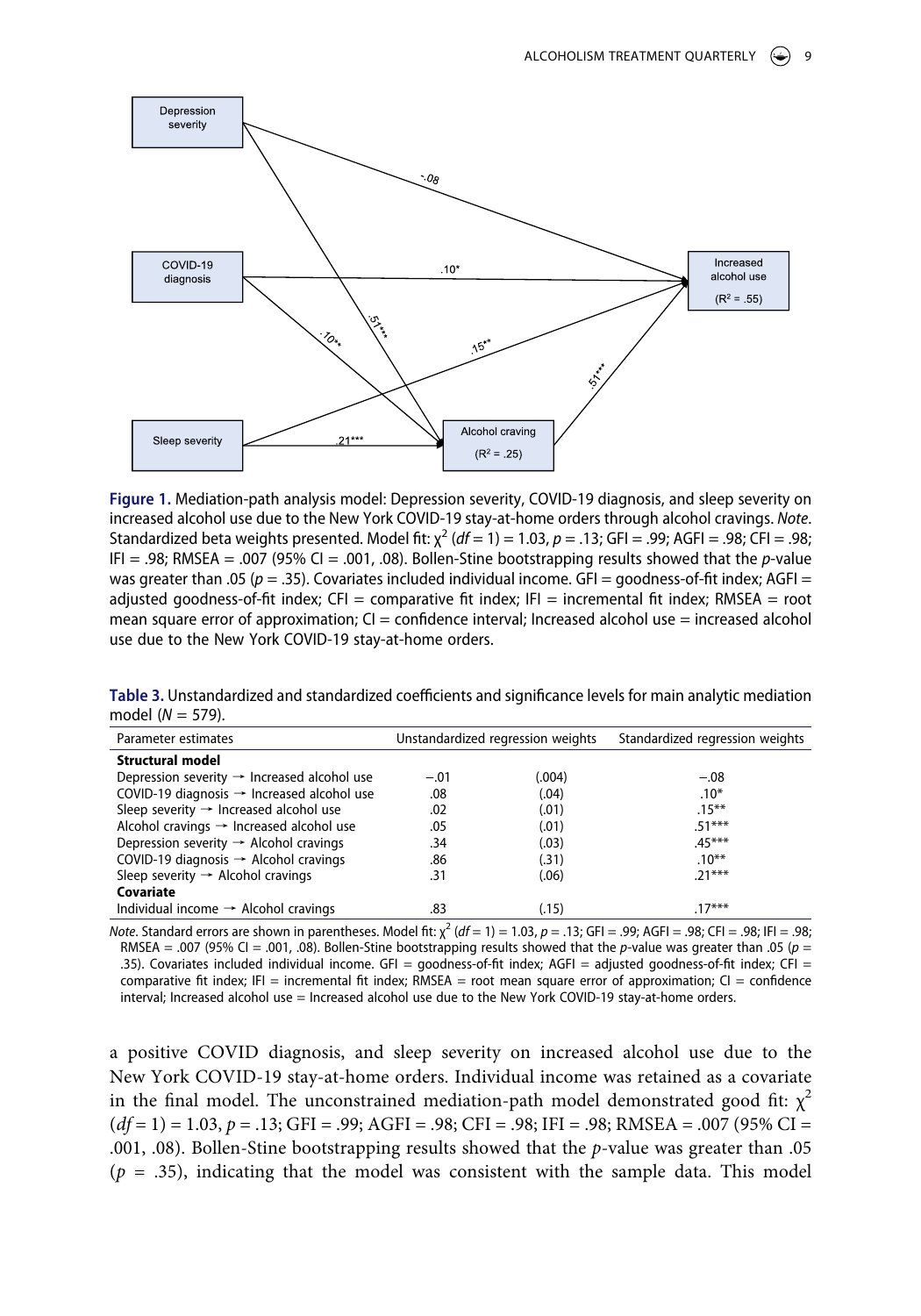10  $\left(\bigstar\right)$  I. OPARA ET AL.

accounted for 55% of the variance in alcohol cravings and 25% of the variance in the outcome increased alcohol use due to the New York COVID-19 stay-at-home orders.

A positive direct association was present between depression and alcohol cravings ( $\beta$  = .45,  $p < .001$ ), COVID-19 diagnosis, and alcohol cravings ( $\beta = .11$ ,  $p < .01$ ), and sleep severity and alcohol cravings ( $\beta$  = .21,  $p$  < .001). As a covariate, individual income was positively associated with alcohol cravings (β = .17, *p* < .001). COVID-19 diagnosis (β = .10, *p* < .05), sleep severity (β = .15, *p* < .01), and alcohol cravings (β = .51, *p* < .001) were positively associated with increased alcohol use due to the New York COVID-19 stay-athome orders. Using bias-corrected bootstrap CIs, the following partial indirect associations through alcohol cravings were significant ( $p < .05$ ): depression and increased alcohol use due to the New York COVID-19 stay-at-home orders (indirect effect: .23, 95% CI = .19, .28); COVID-19 diagnosis and increased alcohol use due to the New York COVID-19 stay-athome orders (indirect effect: .05, 95% CI =.02, .08); and sleep severity and increased alcohol use due to the New York COVID-19 stay-at-home orders (indirect effect: .11, 95% CI = 08, .15). Alcohol cravings mediated 57% of the association between depression and increased alcohol use due to the New York COVID-19 stay-at-home orders, 51% of the association between COVID diagnosis and increased alcohol use due to the New York COVID-19 stayat-home orders, and 50% of the association between sleep severity and increased alcohol use due to the New York COVID-19 stay-at-home orders.

#### **Discussion**

<span id="page-10-0"></span>The primary aim of this study was to test the hypothesis that during the COVID-19 stay-athome orders, alcohol-use cravings mediated the relationship between mental-health symptoms, sleep disturbances, and COVID-19 diagnoses on increased alcohol use. The literature has reported that alcohol use and misuse is often exacerbated by traumatic experiences (e.g., sexual assault, childhood trauma, exposure to other violence or natural disasters; Black et al., [1970](#page-13-8); Craner, Martinson, Sigmon, & McGillicuddy, [2015](#page-13-9)). Since alcohol use and misuse can lead to serious health complications, it is essential to understand the risk factors present that can exacerbate alcohol use during a crisis. First, alcohol-use cravings significantly predicted alcohol-use increase as reported by participants. Alcohol-use cravings is a reliable predictor of alcohol misuse in both nontreatment and treatment-seeking settings including among heavy-drinking adults and adolescents (Tidey et al., [2007](#page-15-12)). Stressful events, such as the COVID-19 pandemic, have been found to affect alcohol-use cravings following exposure to a traumatic event. However very little research has aimed to understand how cravings are impacted through long lasting, global events such as the COVID-19 pandemic.

<span id="page-10-3"></span><span id="page-10-2"></span><span id="page-10-1"></span>Participants who had an increase in their alcohol use had higher levels of anxiety. This is consistent with literature that has demonstrated an association between anxiety symptoms due to the exposure of a traumatic event or natural disaster and alcohol use and misuse (Smith & Cottler, [2018](#page-15-13)). Psychological distress has been found to precipitate alcohol use, as individuals, especially those who are social or heavy drinkers, may use alcohol to manage or cope with their anxiety (Clay et al., [2018\)](#page-13-2). Among young adults, who have the highest rates of drinking, studies have indicated that anxiety is closely related to alcohol use as a way to cope (Hingson, Heeren, Edwards, & Saitz, [2011\)](#page-14-19). While this study did not ask participants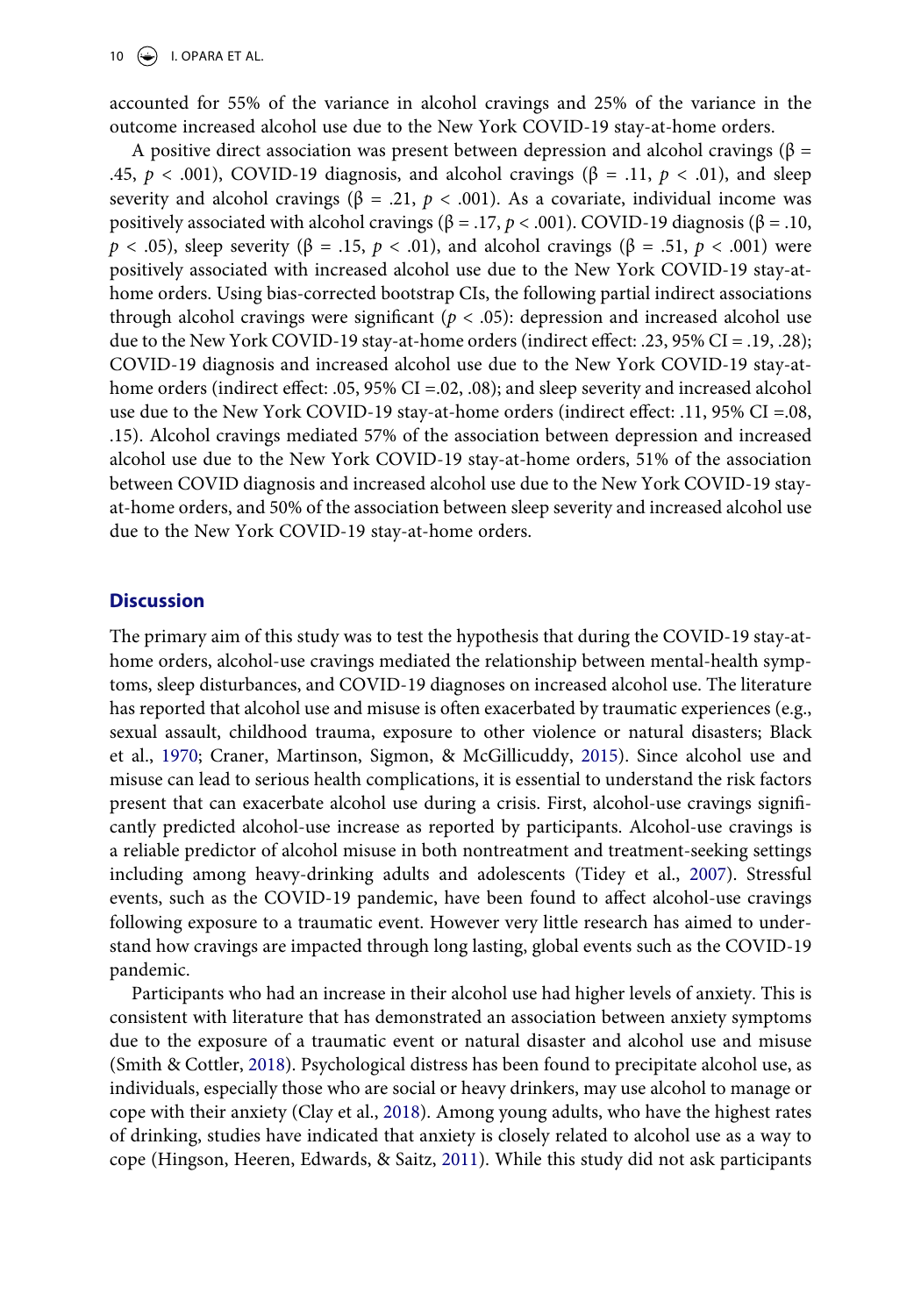<span id="page-11-3"></span>to reveal their motivations for drinking, the association between anxiety and increased alcohol use is consistent with patterns of behaviors during pandemics (Stanton et al., [2020](#page-15-14)).

Sleep disturbances had a strong association with increased alcohol use among the sample, mediated by alcohol cravings. Plausible explanations for this finding exist. Sleep problems undermine self-regulation and diminish cognitive control over negative emotions and impulses, which may contribute to mental-health conditions including anxiety (Hasler & Pedersen, [2020;](#page-14-7) Schmidt, Harvey, & Van Der Linden, [2011\)](#page-14-20). This process, in turn, may elevate the likelihood of risky coping strategies including heavy alcohol consumption (Hasler & Pedersen, [2020](#page-14-7)).

<span id="page-11-2"></span>Surprisingly, this study revealed that participants who reported being diagnosed with COVID-19 had a direct positive association of increased alcohol use mediated by alcoholuse cravings. This is an important finding as several federal agencies including the National Institute on Alcohol Abuse and Alcoholism [\(2020\)](#page-14-0) have urged individuals to not use alcohol if they have been diagnosed with COVID-19. This finding can be explained by the association of mental-health symptoms, mainly anxiety, involving having COVID-19, which may exacerbate stress, increase alcohol-use cravings as a way to cope with stress, and lead to higher use of alcohol.

#### **Limitations and implications**

While this study has many strengths, there are limitations present. First, this study employs a cross-sectional, convenience sample design. Therefore, it is possible that the findings may not be generalizable to all young adults aged 18–35 years of age in the United States. Furthermore, causality cannot be inferred from our findings. We encourage more investment in longitudinal research specifically examining alcohol use and potential misuse among populations that have been affected and diagnosed with COVID-19 over time. In addition, no attempt was made to understand motivations regarding increased alcohol use due to stay-at-home orders in this study. Qualitative research may be helpful to promote understanding of this association and reveal additional reasons for increased alcohol use occurred during the stay-at-home orders.

<span id="page-11-1"></span><span id="page-11-0"></span>To effectively mitigate risks in case of a future pandemic, it is important that prevention efforts be employed to alleviate such risks. While there is evidence that indicates that social distancing measures are effective and save lives, this study provides preliminary evidence for the possible secondary health effects of isolation due to stay-at-home orders and the impact on alcohol use and cravings. This study provides important implications for future alcoholuse-and-misuse research, treatment, and prevention. Cognitive behavioral treatments have traditionally addressed alcohol-use craving; however, craving can be different based on being in a stress-induced craving state that may encompass physiologic, emotional, cognitive, and behavioral aspects of stress-related alcohol and drug motivation to potentially impact risk of intake (Bergquist, Yutsis, & Sullan, [2015](#page-13-10); Sinha & Jastreboff, [2013](#page-15-15)). More evidence is needed to understand how stressful global events such as the sudden arrival of COVID-19 has on alcohol-use cravings and preventive measures that can be in place to alleviate any potential risk. Our study findings are particularly relevant among individuals ages 18 to 35 years as this age-group has a high prevalence of binge drinking and depression compared with older age groups (Centers for Disease Control and Prevention, [2020](#page-13-11); Esser, Pickens, Guy, & Evans, [2021\)](#page-13-12). With more than a third of the labor force being Millennials (persons age 21 to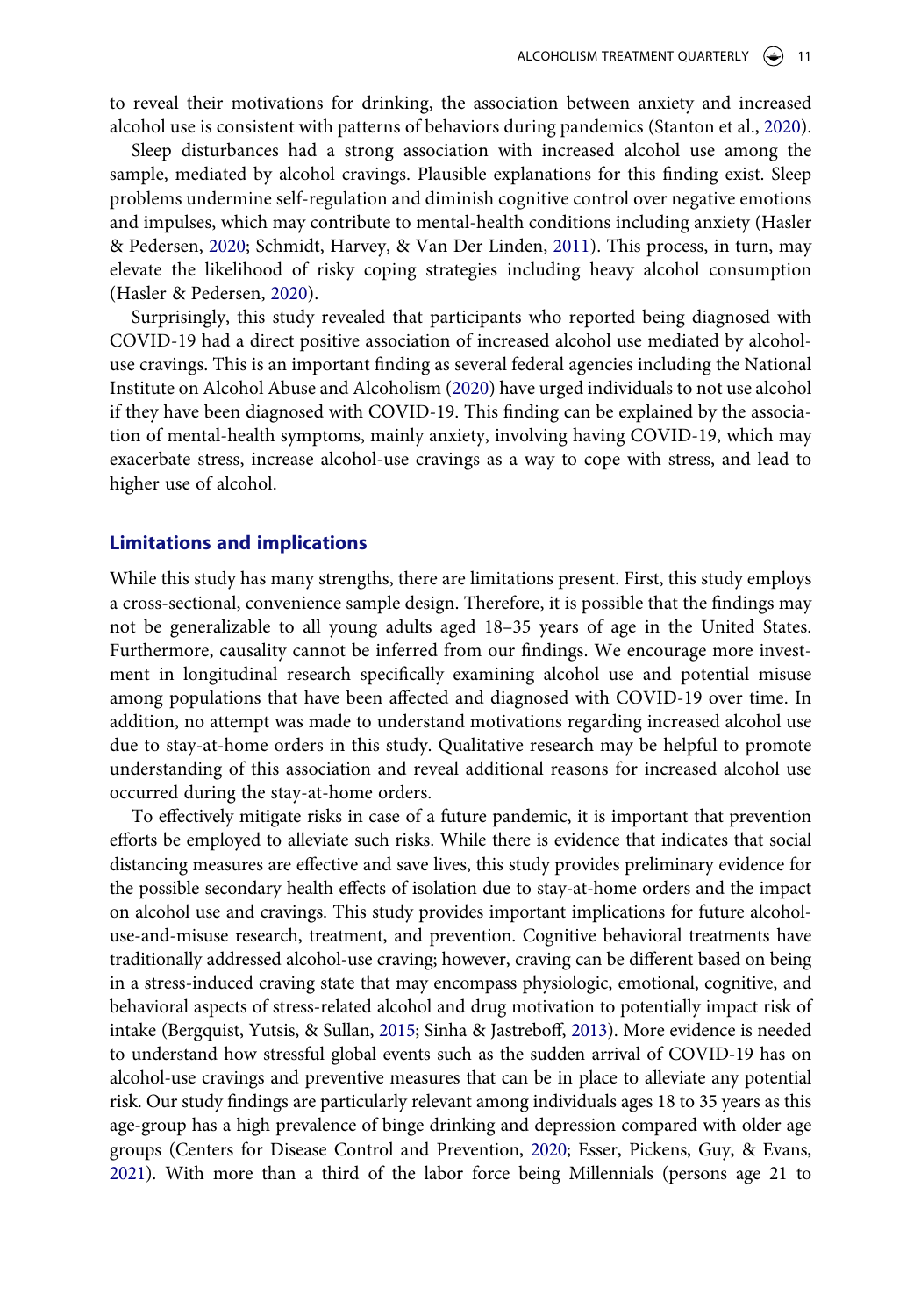12  $\left(\bigstar\right)$  I. OPARA ET AL.

<span id="page-12-0"></span>35 years), our finding has important economic implications. The trauma from either being exposed to COVID-19 or living through the pandemic and increased alcohol cravings and consumptions can lead to poor performance at work, reduced income, and job loss, which are factors that contribute to deaths of despair among middle-age Americans (Copeland et al., [2020;](#page-13-13) Fry, [2020](#page-13-14)). Therefore, from a prevention standpoint, approaches that help address COVID-19–related factors that drive alcohol cravings and consumption are immediately needed. Ramping up COVID-19 vaccination broadly in the population can support the reopening of the economy and return to work (for those who lost their jobs/wages), which could help reduce the social isolation and loneliness that drive alcohol use. At an individual level, clinicians can prioritize alcohol screening during encounters to promptly identify patients with alcohol misuse and refer them to treatment.

The relationship between mental-health symptoms, including anxiety, and substance use has been established in the literature. This study confirms such results and encourages clinicians to urge alcohol-craving prevention strategies, anxiety-reducing techniques, and strategies to promote better sleeping habits, which can all possibly alleviate increased alcohol use during the pandemic and beyond.

## **Conclusion**

Researchers can infer that the COVID-19 pandemic has caused psychological issues pertaining to mental health, such as anxiety and depressive symptoms, due to the increased amount of stress and uncertainty the pandemic presented. Mental-health issues often serve as an underlying problem that either exacerbates alcohol use or precedes it. It is essential for policymakers and researchers to provide resources in mental-health prevention as this is predicted to become a long-term consequence of the COVID-19 pandemic. The current crisis provides an opportunity to align mental-health-care policies with the current state of knowledge regarding the effectiveness of mental-health options that can incorporate coping mechanisms that individuals can utilize to improve their health outcomes.

## **Acknowledgments**

The studywas funded by a State University of New York faculty seed grant (PI: Sana Malik & Ijeoma Opara). The first author is supported with funding from the National Institutes of Health, Office of the Director (1DP5OD029636) and partially supported by an education grant from the National Institute on Mental Health (R25-MH087217). The fourth author is supported by a National Institute on Drug Abuse training grant (T32 DA07233). Points of view, opinions, and conclusions in this paper do not necessarily represent the official position of the U.S. Government.

### **Data availability statement**

Data and materials are available upon request only. Availability data codes are not available.

### **Disclosure statement**

No potential conflict of interest was reported by the authors.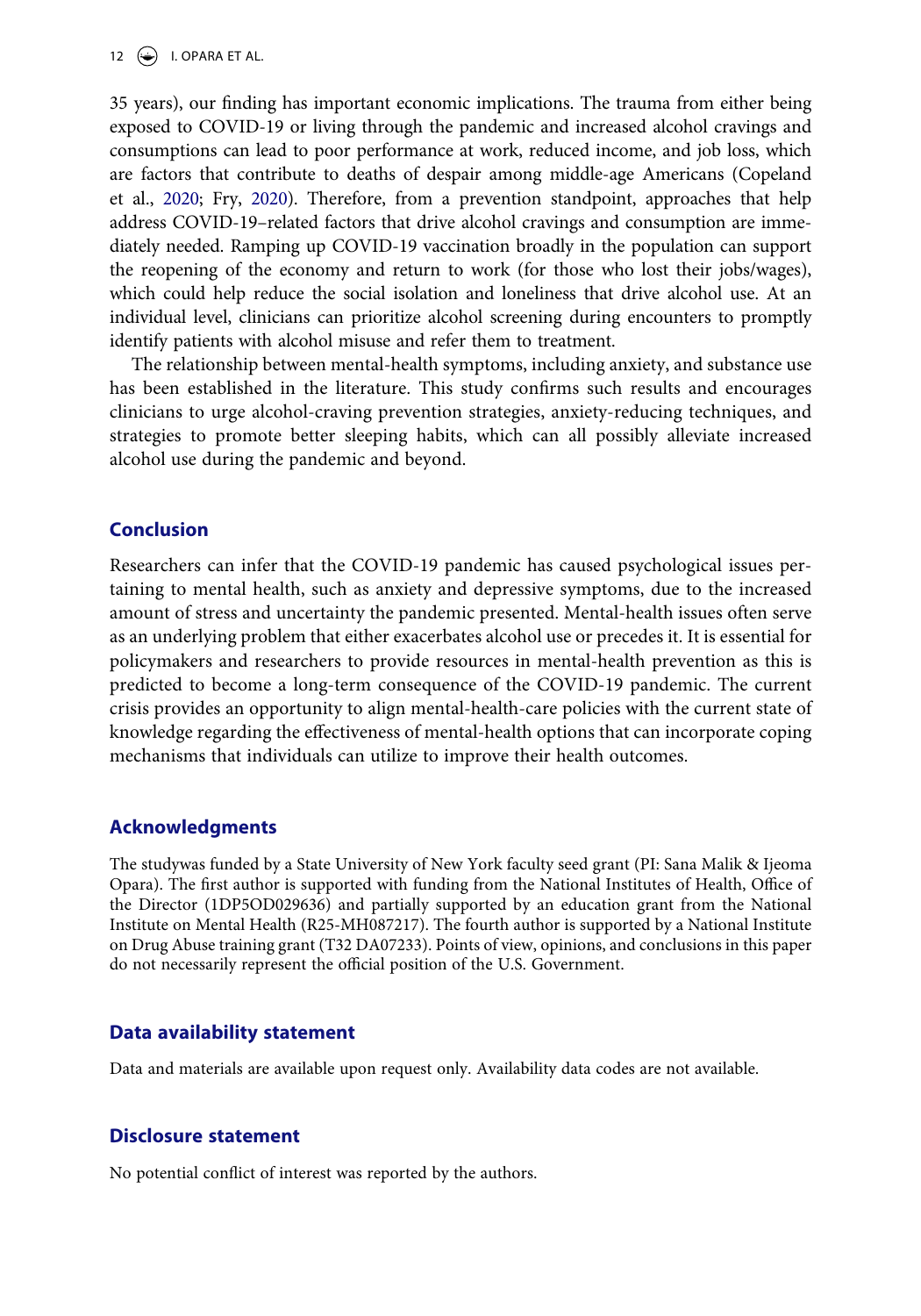## **Funding**

This work was supported by the NIH Office of the Director [DP5OD029636].

## **ORCID**

David T. Lardier Jr. PhD http://orcid.org/0000-0002-7236-2049

## **References**

<span id="page-13-7"></span>Aneshensel, C. [\(2013\)](#page-4-0). *Theory-based data analysis for the social sciences*. doi:[10.4135/9781506335094](https://doi.org/10.4135/9781506335094)

- <span id="page-13-4"></span>Avery, A. R., Tsang, S., Seto, E. Y., & Duncan, G. E. [\(2020](#page-3-0)). Stress, anxiety, and change in alcohol use during the COVID-19 pandemic: Findings among adult twin pairs. *Frontiers in Psychiatry*, *11*. doi:[10.3389/fpsyt.2020.571084](https://doi.org/10.3389/fpsyt.2020.571084)
- <span id="page-13-10"></span>Bergquist, T. F., Yutsis, M., & Sullan, M. J. ([2015\)](#page-11-0). Satisfaction with cognitive rehabilitation delivered via the internet in persons with acquired brain injury. *International Journal of Telerehabilitation*, 39–50. doi:[10.5195/ijt.2014.6142](https://doi.org/10.5195/ijt.2014.6142)
- <span id="page-13-8"></span>Black, M., Basile, K., Breiding, M., Smith, S., Walters, M., Merrick, M., . . . Stevens, M. ([1970](#page-10-0), January 1). *National intimate partner and sexual violence survey: 2010 summary report*. CVR Repository Home. Retrieved from <https://ncvc.dspacedirect.org/handle/20.500.11990/250>.
- <span id="page-13-0"></span>Boschuetz, N., Cheng, S., Mei, L., & Loy, V. M. ([2020](#page-2-0)). Changes in alcohol use patterns in the United States during COVID-19 pandemic. *WMJ: Official Publication of the State Medical Society of Wisconsin*, *119*(3), 171–176.
- <span id="page-13-3"></span>Brooks, A. T., Krumlauf, M., Beck, K. H., Fryer, C. S., Yang, L., Ramchandani, V. A., & Wallen, G. R. [\(2018\)](#page-2-1). A mixed methods examination of sleep throughout the alcohol recovery process grounded in the social cognitive theory: The role of self-efficacy and craving. *Health Education & Behavior*,*46*, (1), 126–136. doi:[10.1177/1090198118757820](https://doi.org/10.1177/1090198118757820)
- <span id="page-13-6"></span>Bursac, Z., Gauss, C. H., Williams, D. K., & Hosmer, D. W. ([2008](#page-4-1)). Purposeful selection of variables in logistic regression. *Source Code for Biology and Medicine*, *3*(1). doi:[10.1186/1751-0473-3-17](https://doi.org/10.1186/1751-0473-3-17)
- <span id="page-13-11"></span>Centers for Disease Control and Prevention. [\(2020,](#page-11-1) July 27). *Binge drinking*. Retrieved from [https://](https://www.cdc.gov/alcohol/fact-sheets/binge-drinking.htm#:~:text=Binge%20drinking%20is%20most%20common,those%20aged%2035%20and%20older.%26text=Binge%20drinking%20is%20twice%20as,drinks%20are%20consumed%20by%20men) [www.cdc.gov/alcohol/fact-sheets/binge-drinking.htm#:~:text=Binge%20drinking%20is%20most%](https://www.cdc.gov/alcohol/fact-sheets/binge-drinking.htm#:~:text=Binge%20drinking%20is%20most%20common,those%20aged%2035%20and%20older.%26text=Binge%20drinking%20is%20twice%20as,drinks%20are%20consumed%20by%20men) [20common,those%20aged%2035%20and%20older.&text=Binge%20drinking%20is%20twice%](https://www.cdc.gov/alcohol/fact-sheets/binge-drinking.htm#:~:text=Binge%20drinking%20is%20most%20common,those%20aged%2035%20and%20older.%26text=Binge%20drinking%20is%20twice%20as,drinks%20are%20consumed%20by%20men) [20as,drinks%20are%20consumed%20by%20men](https://www.cdc.gov/alcohol/fact-sheets/binge-drinking.htm#:~:text=Binge%20drinking%20is%20most%20common,those%20aged%2035%20and%20older.%26text=Binge%20drinking%20is%20twice%20as,drinks%20are%20consumed%20by%20men)
- <span id="page-13-2"></span>Clay, J. M., Adams, C., Archer, P., English, M., Hyde, A., Stafford, L. D., & Parker, M. O. [\(2018\)](#page-2-2). Psychosocial stress increases craving for alcohol in social drinkers: Effects of risk-taking. *Drug and Alcohol Dependence*, *185*, 192–197. doi:[10.1016/j.drugalcdep.2017.12.021](https://doi.org/10.1016/j.drugalcdep.2017.12.021)
- <span id="page-13-13"></span>Copeland, W. E., Gaydosh, L., Hill, S. N., Godwin, J., Harris, K. M., Costello, E. J., & Shanahan, L. [\(2020\)](#page-12-0). undefined. *JAMA Network Open*, *3*(6), e208627. doi:[10.1001/jamanetworkopen.2020.8627](https://doi.org/10.1001/jamanetworkopen.2020.8627)
- <span id="page-13-9"></span>Craner, J. R., Martinson, A. A., Sigmon, S. T., & McGillicuddy, M. L. ([2015\)](#page-10-0). Prevalence of sexual trauma history using behaviorally specific methods of assessment in first year college students. *Journal of Child Sexual Abuse*, *24*(5), 484–505. doi:[10.1080/10538712.2015.1026014](https://doi.org/10.1080/10538712.2015.1026014)
- <span id="page-13-12"></span>Esser, M. B., Pickens, C. M., Guy, G. P., & Evans, M. E. [\(2021\)](#page-11-1). Binge drinking, other substance use, and concurrent use in the U.S., 2016–2018. *American Journal of Preventive Medicine*, *60*(2), 169–178. doi:[10.1016/j.amepre.2020.08.025](https://doi.org/10.1016/j.amepre.2020.08.025)
- <span id="page-13-5"></span>Flannery, B. A., Volpicelli, J. R., & Pettinati, H. M. ([1999\)](#page-4-2). Psychometric properties of the Penn alcohol craving scale. *Alcoholism: Clinical and Experimental Research*, *23*(8), 1289–1295. doi:[10.1111/j.1530-0277.1999.tb04349.x](https://doi.org/10.1111/j.1530-0277.1999.tb04349.x)
- <span id="page-13-14"></span>Fry, R. [\(2020,](#page-12-0) July 27). *Millennials are largest generation in the U.S. labor force*. Retrieved from [https://](https://www.pewresearch.org/fact-tank/2018/04/11/millennials-largest-generation-us-labor-force/) [www.pewresearch.org/fact-tank/2018/04/11/millennials-largest-generation-us-labor-force/](https://www.pewresearch.org/fact-tank/2018/04/11/millennials-largest-generation-us-labor-force/)
- <span id="page-13-1"></span>Gostin, L. O., & Wiley, L. F. ([2020](#page-2-3)). Governmental public health powers during the COVID-19 pandemic. *JAMA*, *323*(21), 2137. doi:[10.1001/jama.2020.5460](https://doi.org/10.1001/jama.2020.5460)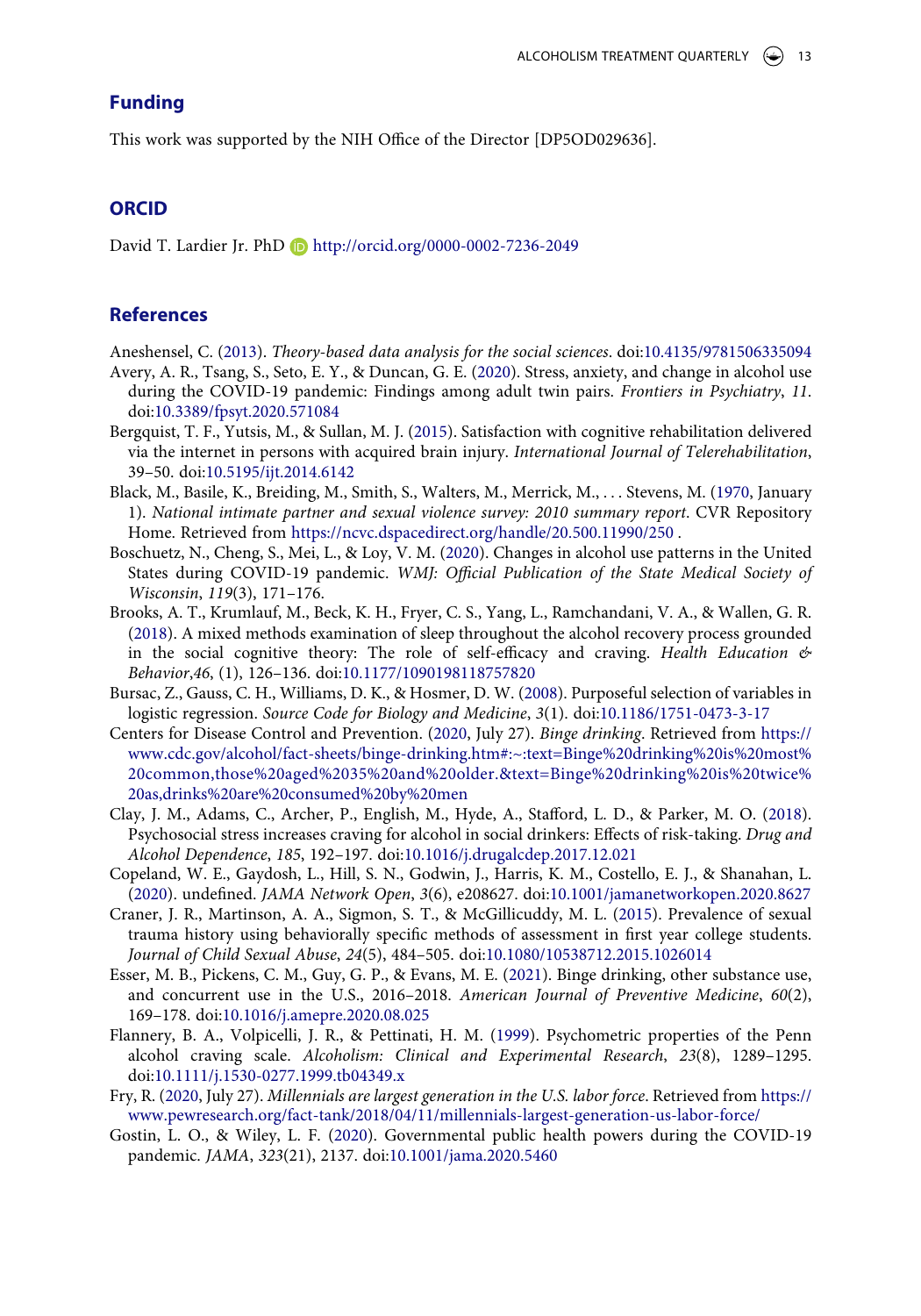- <span id="page-14-3"></span>Hartwell, E. E., & Ray, L. A. ([2013\)](#page-2-1). Sex moderates stress reactivity in heavy drinkers. *Addictive Behaviors*, *38*(11), 2643–2646. doi:[10.1016/j.addbeh.2013.06.016](https://doi.org/10.1016/j.addbeh.2013.06.016)
- <span id="page-14-7"></span>Hasler, B. P., & Pedersen, S. L. ([2020\)](#page-2-4). Sleep and circadian risk factors for alcohol problems: A brief overview and proposed mechanisms. *Current Opinion in Psychology*, *34*, 57–62. doi:[10.1016/j.](https://doi.org/10.1016/j.copsyc.2019.09.005) [copsyc.2019.09.005](https://doi.org/10.1016/j.copsyc.2019.09.005)
- <span id="page-14-16"></span>Hayes, A. F. ([2009](#page-4-3)). Beyond Baron and Kenny: Statistical mediation analysis in the new millennium. *Communication monographs*,*76*(4), 408–420.
- <span id="page-14-19"></span>Hingson, R. W., Heeren, T., Edwards, E. M., & Saitz, R. ([2011](#page-10-1)). Young adults at risk for excess alcohol consumption are often not asked or counseled about drinking alcohol. *Journal of General Internal Medicine*, *27*(2), 179–184. doi:[10.1007/s11606-011-1851-1](https://doi.org/10.1007/s11606-011-1851-1)
- <span id="page-14-8"></span>Horigian, V. E., Schmidt, R. D., & Feaster, D. J. ([2020](#page-3-1)). Loneliness, mental health, and substance use among US young adults during COVID-19. *Journal of Psychoactive Drugs*, *53*(1), 1–9. doi:[10.1080/](https://doi.org/10.1080/02791072.2020.1836435) [02791072.2020.1836435](https://doi.org/10.1080/02791072.2020.1836435)
- <span id="page-14-17"></span>Iacobucci, D. ([2010\)](#page-5-0). Structural equations modeling: Fit indices, sample size, and advanced topics. *Journal of consumer psychology*,*20*(1), 90–98
- <span id="page-14-9"></span>*JHU COVID-19 community response survey, module 10*. [\(2020](#page-3-2)). Baltimore, MD: Johns Hopkins University, Bloomberg School of Public Health.
- <span id="page-14-2"></span>Keyes, K. M., Hatzenbuehler, M. L., & Hasin, D. S. [\(2011](#page-2-5)). Stressful life experiences, alcohol consumption, and alcohol use disorders: The epidemiologic evidence for four main types of stressors. *Psychopharmacology*, *218*(1), 1–17. doi:[10.1007/s00213-011-2236-1](https://doi.org/10.1007/s00213-011-2236-1)
- <span id="page-14-18"></span>Kline, R. B. ([2015](#page-5-1)). *Principles and practice of structural equation modeling.* Guilford publications.
- <span id="page-14-10"></span>Kroenke, K., Spitzer, R. L., & Williams, J. B. ([2001\)](#page-4-4). The PHQ-9. *Journal of General Internal Medicine*, *16*(9), 606–613. doi:[10.1046/j.1525-1497.2001.016009606.x](https://doi.org/10.1046/j.1525-1497.2001.016009606.x)
- <span id="page-14-5"></span>Law, B., Gullo, M. J., Daglish, M., Kavanagh, D. J., Feeney, G. F., Young, R. M., & Connor, J. P. [\(2016\)](#page-2-6). Craving mediates stress in predicting lapse during alcohol dependence treatment. *Alcoholism: Clinical and Experimental Research*, *40*(5), 1058–1064. doi:[10.1111/acer.13034](https://doi.org/10.1111/acer.13034)
- <span id="page-14-13"></span>Little, R. J., & Rubin, D. B. ([2019](#page-4-5)). *Statistical analysis with missing data* (Vol. 793). John Wiley & Sons.
- <span id="page-14-11"></span>Löwe, B., Decker, O., Müller, S., Brähler, E., Schellberg, D., Herzog, W., & Herzberg, P. Y. [\(2008\)](#page-4-6). Validation and standardization of the generalized anxiety disorder screener (GAD-7) in the general population. *Medical Care*, *46*(3), 266–274. doi:[10.1097/mlr.0b013e318160d093](https://doi.org/10.1097/mlr.0b013e318160d093)
- <span id="page-14-15"></span>Mallinckrodt, B., Abraham, W. T., Wei, M., & Russell, D. W. [\(2006\)](#page-4-7). Advances in testing the statistical significance of mediation effects. *Journal of counseling psychology*,*53*(3), 372.
- <span id="page-14-14"></span>McGinniss, J., & Harel, O. [\(2016\)](#page-4-8). Multiple imputation in three or more stages. *Journal of statistical planning and inference*,*176*, 33–51.
- <span id="page-14-4"></span>Mereish, E. H., & Miranda, R. [\(2019\)](#page-2-1). Exposure to stigma elicits negative affect and alcohol craving among young adult sexual minority heavy drinkers. *Alcoholism: Clinical and Experimental Research*. doi:[10.1111/acer.14055](https://doi.org/10.1111/acer.14055)
- <span id="page-14-12"></span>Morin, C. M., Belleville, G., Bélanger, L., & Ivers, H. [\(2011\)](#page-4-2). The insomnia severity index: Psychometric indicators to detect insomnia cases and evaluate treatment response. *Sleep*, *34*(5), 601–608. doi:[10.1093/sleep/34.5.601](https://doi.org/10.1093/sleep/34.5.601)
- <span id="page-14-0"></span>National Institute on Alcohol Abuse and Alcoholism (NIAAA). [\(2020](#page-1-6), February 18). *Alcohol facts and statistics*. Retrieved from [https://www.niaaa.nih.gov/publications/brochures-and-fact-sheets/alco](https://www.niaaa.nih.gov/publications/brochures-and-fact-sheets/alcohol-facts-and-statistics) [hol-facts-and-statistics](https://www.niaaa.nih.gov/publications/brochures-and-fact-sheets/alcohol-facts-and-statistics)
- <span id="page-14-6"></span>Neupert, S. D., Desmarais, S. L., Gray, J. S., Cohn, A. M., Doherty, S., & Knight, K. ([2017\)](#page-2-6). Daily stressors as antecedents, correlates, and consequences of alcohol and drug use and cravings in community-based offenders. *Psychology of Addictive Behaviors*, *31*(3), 315–325. doi:[10.1037/](https://doi.org/10.1037/adb0000276) [adb0000276](https://doi.org/10.1037/adb0000276)
- <span id="page-14-1"></span>Rodriguez, L. M., Litt, D. M., & Stewart, S. H. [\(2020](#page-2-0)). Drinking to cope with the pandemic: The unique associations of COVID-19-related perceived threat and psychological distress to drinking behaviors in American men and women. *Addictive Behaviors*, *110*, 106532. doi:[10.1016/j.](https://doi.org/10.1016/j.addbeh.2020.106532) [addbeh.2020.106532](https://doi.org/10.1016/j.addbeh.2020.106532)
- <span id="page-14-20"></span>Schmidt, R. E., Harvey, A. G., & Van Der Linden, M. [\(2011](#page-11-2)). Cognitive and affective control in insomnia. *Frontiers in Psychology*, *2*. doi:[10.3389/fpsyg.2011.00349](https://doi.org/10.3389/fpsyg.2011.00349)